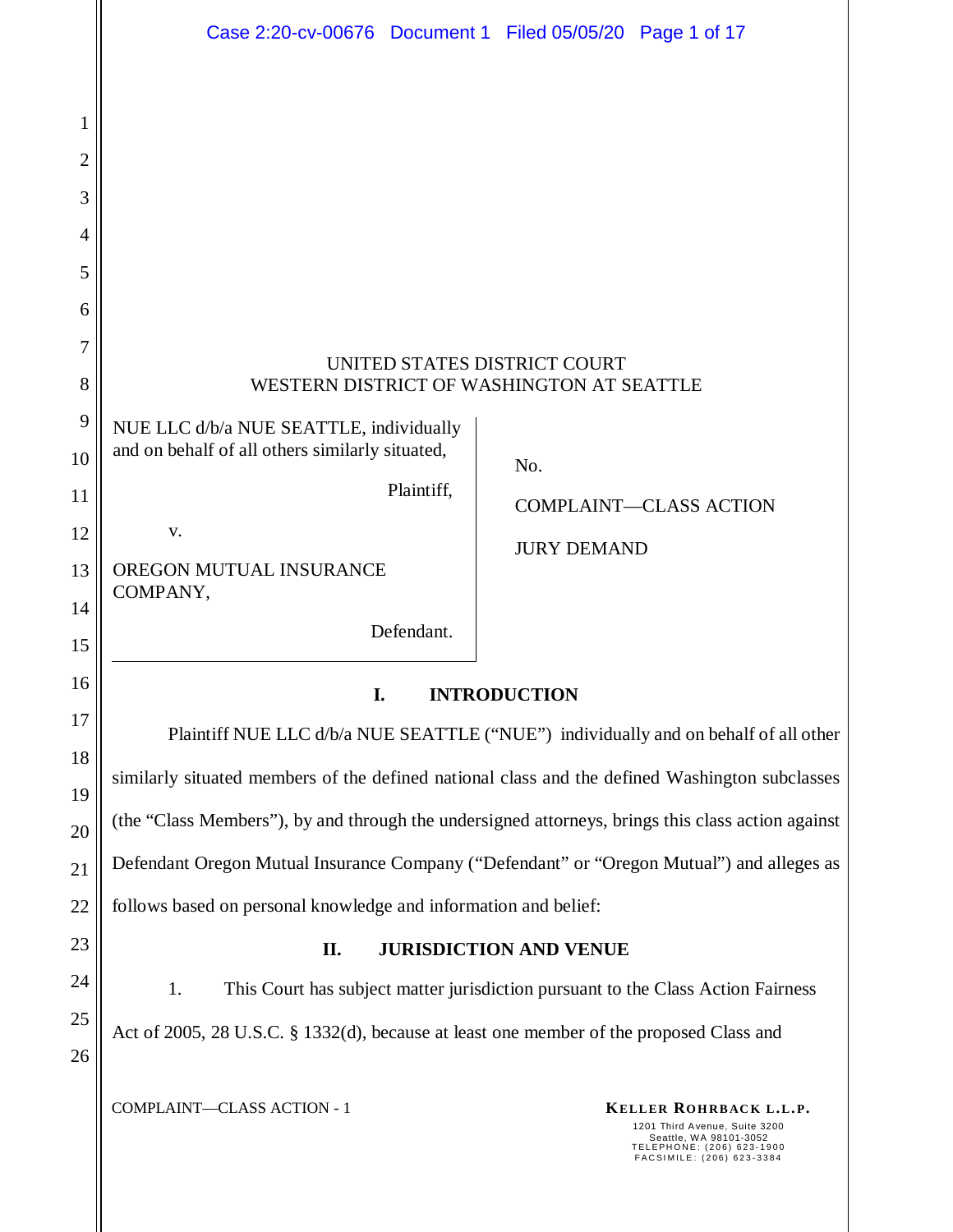### Case 2:20-cv-00676 Document 1 Filed 05/05/20 Page 2 of 17

Washington subclass is a citizen of a state different from that of Defendant, the proposed Class and subclass each consist of more than 100 class members, and the aggregate amount in controversy exceeds \$5,000,000. The Court has supplemental jurisdiction over Plaintiff's state law claims under 28 U.S.C. § 1367.

2. This Court has personal jurisdiction over Defendant because Defendant registered to do business in Washington, has sufficient minimum contacts in Washington, and otherwise intentionally avails itself of the markets within Washington through its business activities, such that the exercise of jurisdiction by this Court is proper. Moreover, the claims of Plaintiff and all of the Washington subclass members in this case arise out of and directly relate to Defendant's contacts with Washington.

3. Venue is proper in this District pursuant to 28 U.S.C. § 1391(b)(3) because the Court has personal jurisdiction over Defendant, a substantial portion of the alleged wrongdoing occurred in this District and the state of Washington, and Defendant has sufficient contacts with this District and the state of Washington.

4. Venue is proper in the Western District of Washington pursuant to 28 U.S.C. §1391(b)(2) because a substantial part of the events or omissions giving rise to the claims at issue in this Complaint arose in this District. Plaintiff's place of business is located in Seattle, Washington, King County. This action is therefore appropriately filed in the Seattle Division because a substantial portion of the events giving rise to this lawsuit arose in King County.

#### **III. PARTIES**

5. Plaintiff NUE owns and operates a dine-in restaurant and bar located at 1514<sup>th</sup> Ave., Seattle, WA 98122.

**COMPLAINT—CLASS ACTION - 2 KELLER ROHRBACK L.L.P.**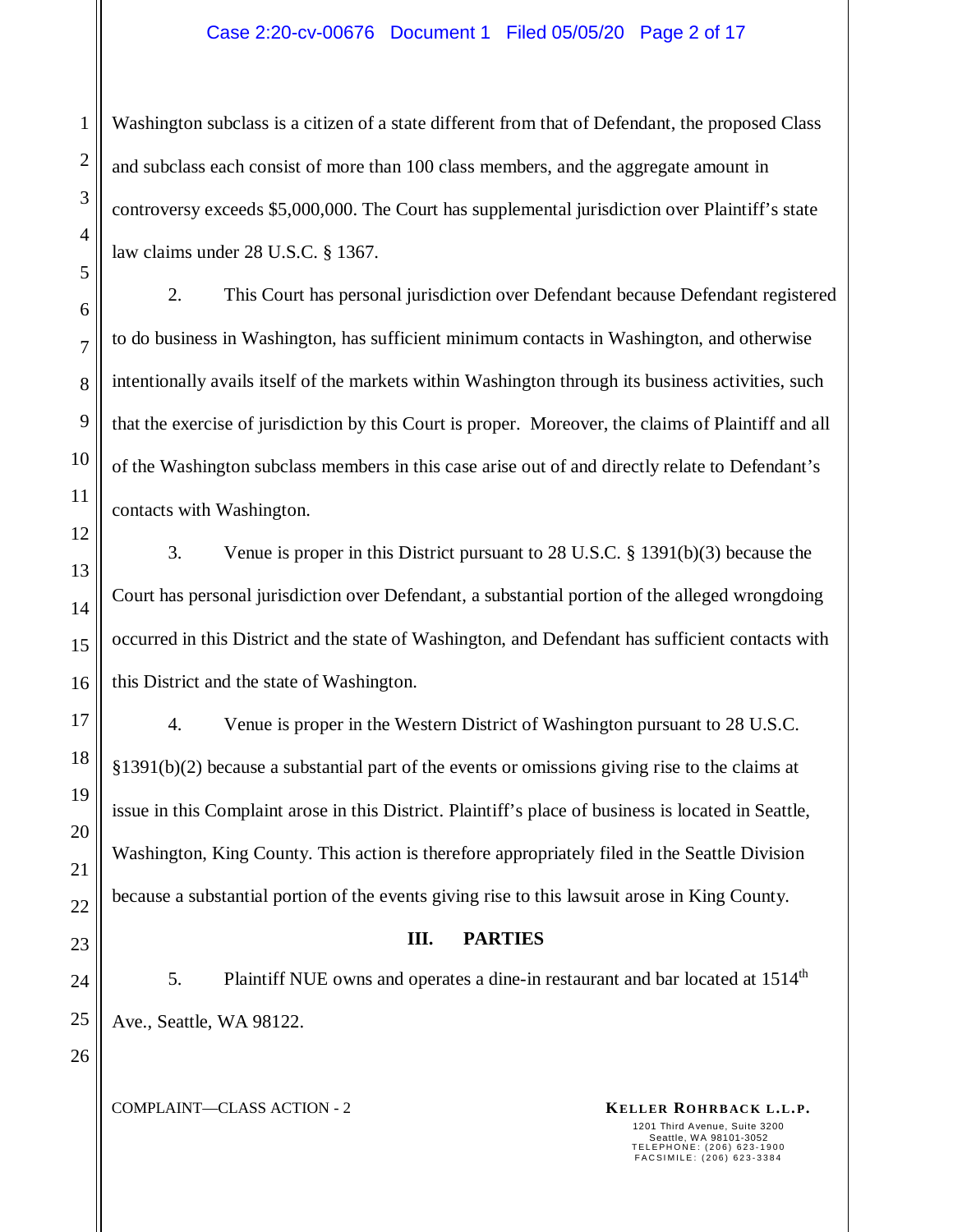6. Defendant Oregon Mutual is an Oregon corporation with its headquarters and principal place of business in McMinnville, Oregon.

7. Oregon Mutual is authorized to write, sell, and issue business insurance policies in Washington, Oregon, California, Idaho, and Nevada. Oregon Mutual conducted business within these states by selling and issuing business insurance policies to policyholders, including NUE.

8

9

10

11

12

13

14

15

16

17

18

19

20

21

22

23

1

2

3

4

5

6

7

### **IV. NATURE OF THE CASE**

8. Nue specializes in "global street food," offering "sit-down" meals from around the world, together with a full bar and menu of creative cocktails.

9. Due to COVID-19 and a state-ordered mandated closure, Plaintiff was forced to suspend or dramatically reduce its restaurant business operations.

10. Plaintiff intended to rely on its business insurance to maintain income in case of an insured loss. This lawsuit is filed to ensure that Plaintiff and other similarly-situated policyholders receive the insurance benefits to which they are entitled and for which they paid.

11. Oregon Mutual issued one or more insurance policies to Plaintiff, including a Businessowners Protector Policy and related endorsements (collectively, "the Policy"), insuring Plaintiff's property and business practice and other coverages from November 11, 2019 to November 10, 2020.

12. Plaintiff's business property includes property owned and/or leased by Plaintiff and used for general business purposes for the specific purpose of operating a restaurant and other related business activities.

24 25 26

**COMPLAINT—CLASS ACTION - 3 KELLER ROHRBACK L.L.P.**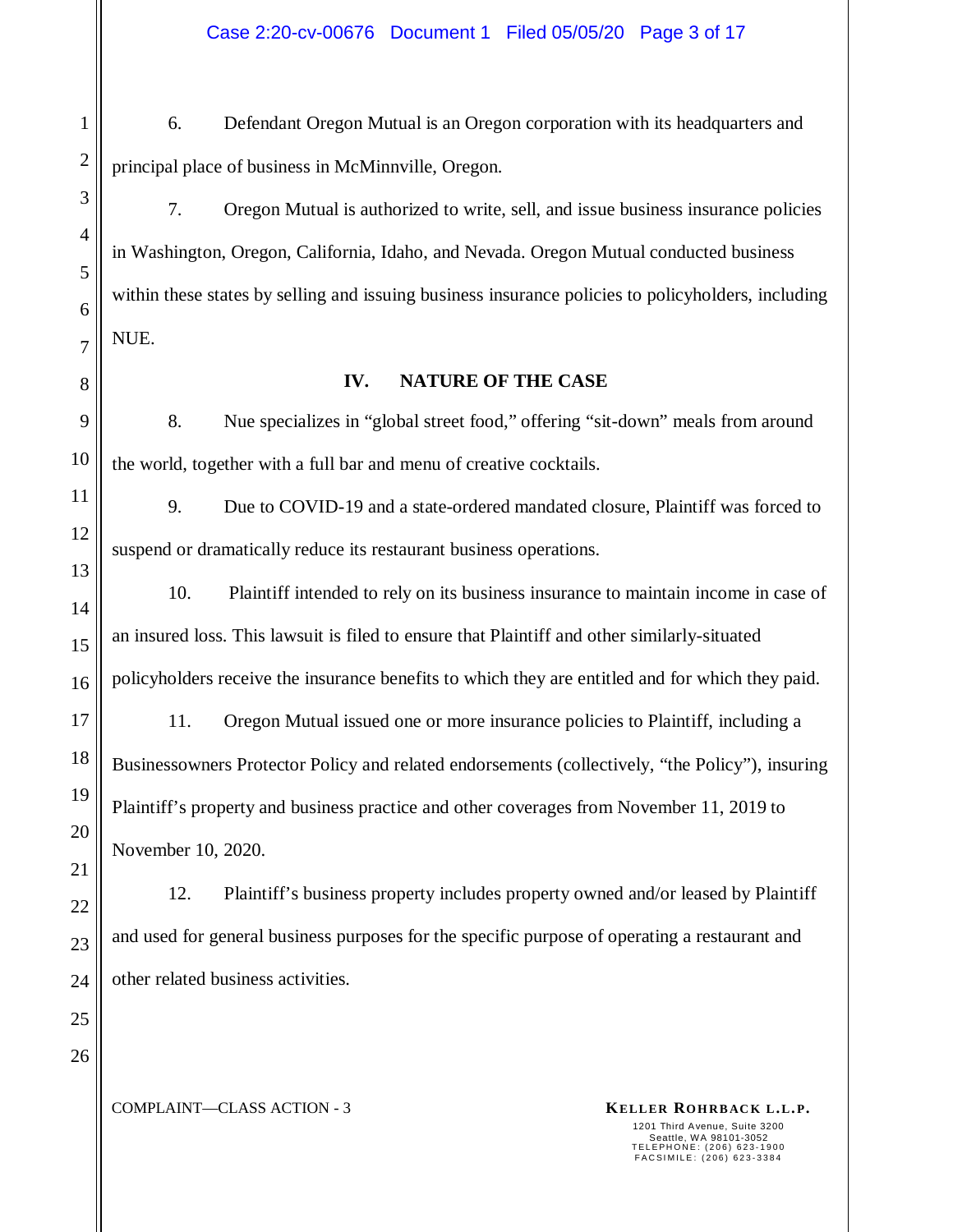### Case 2:20-cv-00676 Document 1 Filed 05/05/20 Page 4 of 17

13. Oregon Mutual Businessowners Property Coverage promises to pay Plaintiff for risks of "direct physical loss of or damage" to covered property and includes coverage for risks of "loss of or damage to" covered property.

14. Oregon Mutual's Businessowners Property Coverage provides Plaintiff with Business Income Coverage, Extended Business Income Coverage, Extra Expense Coverage, Civil Authority Coverage, and Ingress Or Egress Coverage.

15. Plaintiff paid all premiums for the coverage when due.

16. On or about January 2020, the United States of America saw its first cases of persons infected by COVID-19, which has been designated a worldwide pandemic.

17. On February 29, 2020, Washington Governor Jay Inslee issued Proclamation 20- 5, declaring a State of Emergency for all counties in the state of Washington as the result of COVID-19. Thereafter, he issued a series of certain proclamations and orders affecting many persons and businesses in Washington, whether infected with COVID-19 or not, requiring certain public health precautions.

18. On March 16, 2020, Governor Inslee issued Proclamation 20-13, "Statewide Limits: Food and Beverage Services, Areas of Congregation." The proclamation prohibits "any number of people from gathering in any public venue in which people congregate for purposes of . . . food and beverage service[.]" The proclamation prohibits "the onsite consumption of food and/or beverages in a public venue" from March 17, 2020, to March 31, 2020.

19. Proclamation 20-13 does not prohibit prepared food or beverages "legally delivered or taken out of the venue for consumption or the purchasing of groceries that are not consumed within the premises, more commonly known as drive-through, take-out, and delivery services."

**COMPLAINT—CLASS ACTION - 4 KELLER ROHRBACK L.L.P.** 

1

2

3

4

5

6

7

8

9

10

11

12

13

14

15

16

17

18

19

20

21

22

23

24

25

26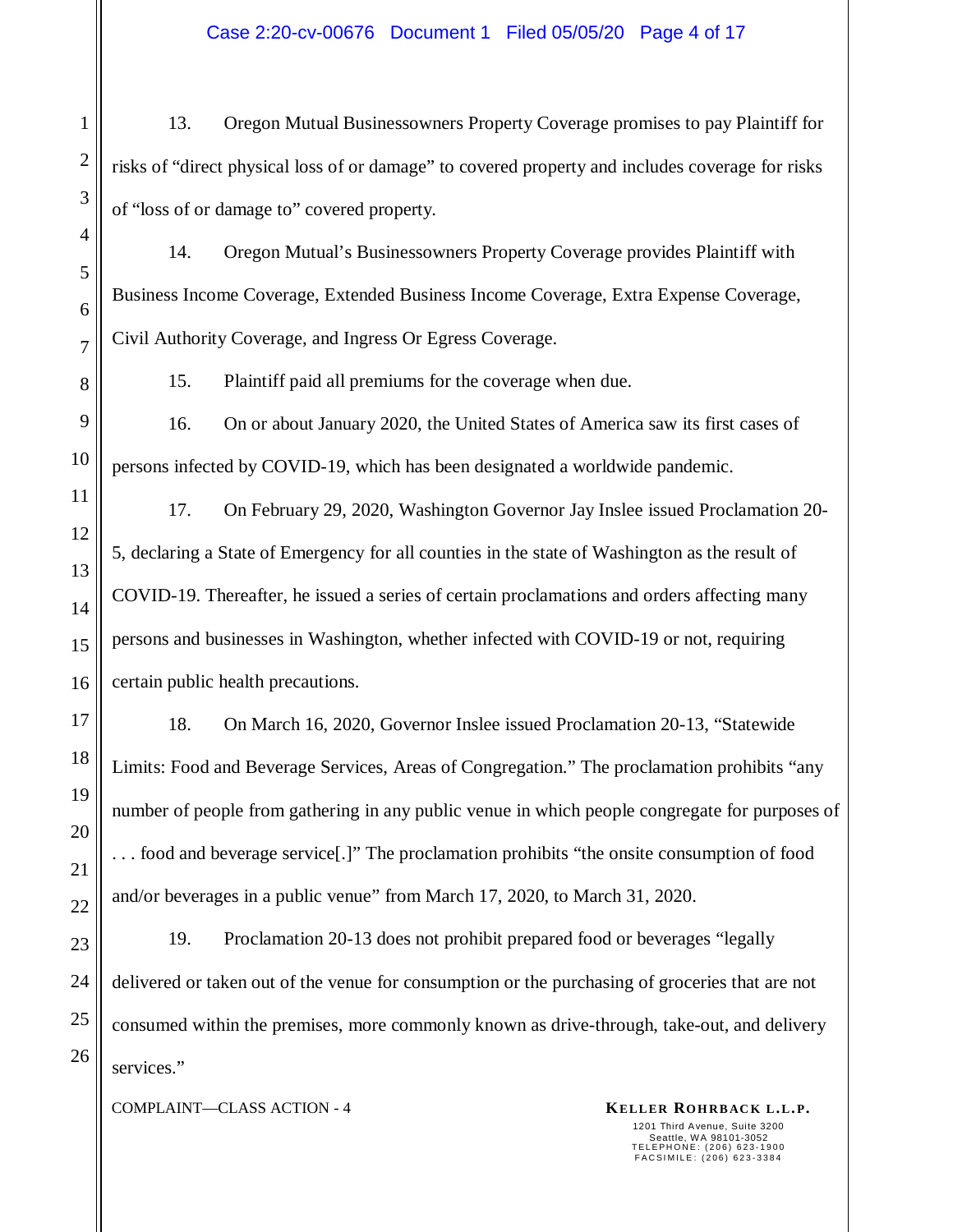20. On March 23, 2020, Governor Inslee issued Proclamation 20-25, "Stay Home— State Healthy." The proclamation, which amends Proclamation 20-13, requires that "[a]ll people in Washington State [ ] immediately cease leaving their home or place of residence except: (1) to conduct or participate in essential activities, and/or (2) for employment in essential business activities." The proclamation prohibits "all non-essential businesses in Washington State from conducting business, within the limitations provided herein."

21. Proclamation 20-25 allows for restaurants and food services to operate only to "provid[e] delivery or take-away services" and "so long as proper social distancing and sanitation measures are established and implemented."

22. Governor Inslee has extended Proclamation 20-25 until May 31, 2020.

23. By order of Governor Inslee, restaurants including Plaintiff were prohibited from operating their businesses except according to the terms of the proclamations and orders.

24. Since Governor Inslee's order on March 17, Nue has been unable to have customers enter into its dining room or eat any meals on its premises.

25. Nue has not been able to use its restaurant for its full insured purposed of sitdown dining and full-service bar.

26. No COVID-19 virus has been detected on Plaintiff's business premises.

27. Plaintiff's property has sustained direct physical loss and/or damages related to COVID-19 and/or the proclamations and orders.

28. Plaintiff's property will continue to sustain direct physical loss or damage covered by the Oregon Mutual policy or policies, including but not limited to business interruption, extra expense, interruption by civil authority, and other expenses.

29. Plaintiff's property cannot be used for its intended purposes.

**COMPLAINT—CLASS ACTION - 5 KELLER ROHRBACK L.L.P.**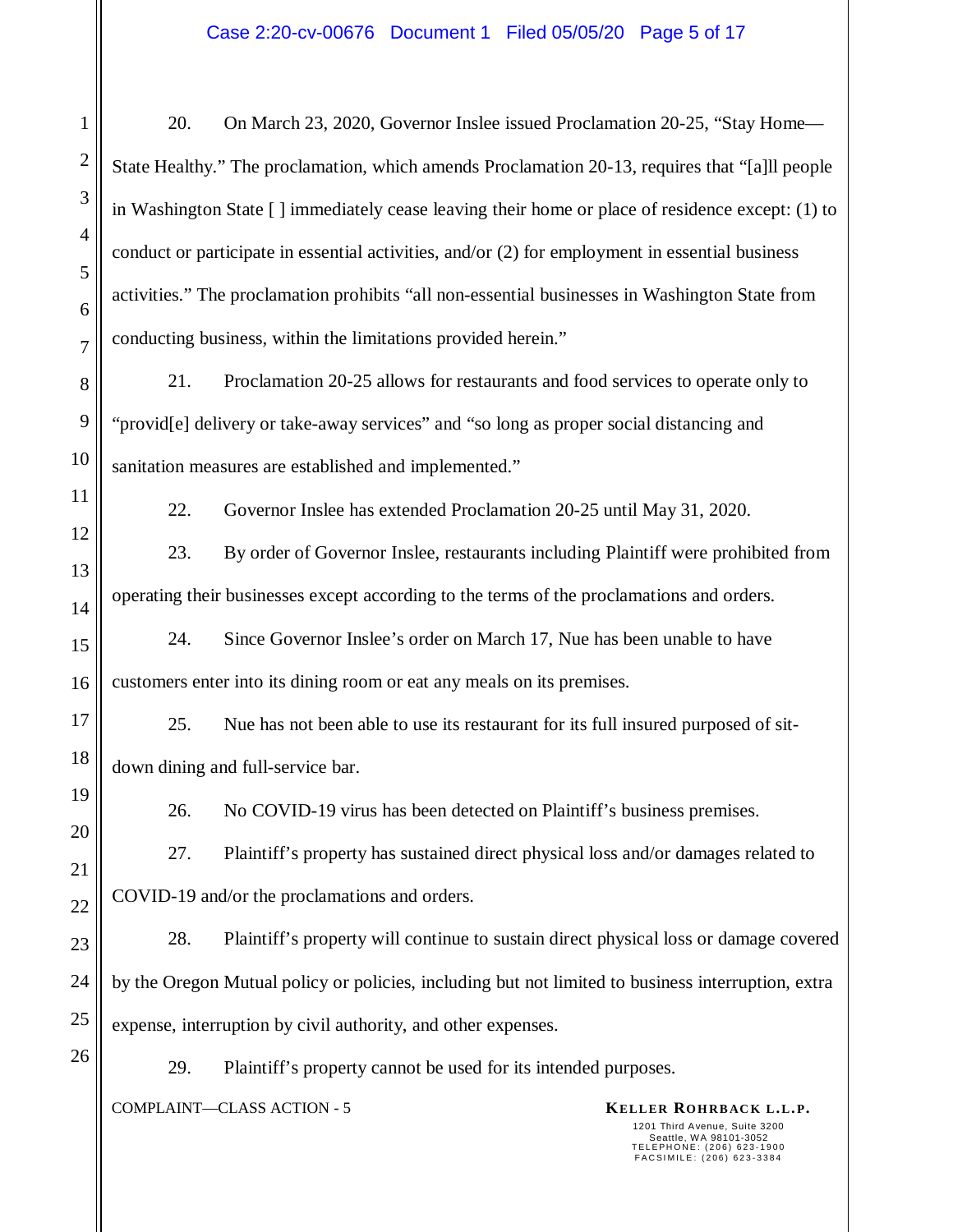|                | Case 2:20-cv-00676 Document 1 Filed 05/05/20 Page 6 of 17                                                                                                                      |  |  |  |  |  |
|----------------|--------------------------------------------------------------------------------------------------------------------------------------------------------------------------------|--|--|--|--|--|
| $\mathbf{1}$   | 30.<br>As a result of the above, Plaintiff has experienced and will experience loss                                                                                            |  |  |  |  |  |
| $\overline{2}$ | covered by the Oregon Mutual policy or policies.                                                                                                                               |  |  |  |  |  |
| 3              | 31.<br>Plaintiff filed a claim on March 24, 2020 for losses covered by the Policy. Oregon                                                                                      |  |  |  |  |  |
| $\overline{4}$ |                                                                                                                                                                                |  |  |  |  |  |
| 5              | Mutual denied coverage on April 10, 2020 by letter to Plaintiff.                                                                                                               |  |  |  |  |  |
| 6              | 32.<br>Oregon Mutual's April 10, 2020 denial letter to Nue states:                                                                                                             |  |  |  |  |  |
| 7              | Oregon Mutual Insurance has completed its investigation into your claimed loss. Please<br>be advised that Oregon Mutual Insurance can find no coverage for your loss resulting |  |  |  |  |  |
| 8              | from the COVID-19 event.                                                                                                                                                       |  |  |  |  |  |
| 9              |                                                                                                                                                                                |  |  |  |  |  |
| 10             | Your loss appears to have been caused by the COVID-19 event. Our investigation                                                                                                 |  |  |  |  |  |
| 11             | determined that there was no direct physical loss of or damage to property. Because there<br>is no direct physical loss or damage to property, there is no coverage.]          |  |  |  |  |  |
| 12             | 33.<br>Upon information and belief, Oregon Mutual has denied and will deny coverage                                                                                            |  |  |  |  |  |
| 13             | to other similarly situated policyholders.                                                                                                                                     |  |  |  |  |  |
| 14             | <b>CLASS ACTION ALLEGATIONS</b><br>V.                                                                                                                                          |  |  |  |  |  |
| 15             | 34.<br>This matter is brought by Plaintiff on behalf of itself and those similarly situated,                                                                                   |  |  |  |  |  |
| 16             |                                                                                                                                                                                |  |  |  |  |  |
| 17             | under Federal Rules of Civil Procedure $23(b)(1)$ , $23(b)(2)$ , and $23(b)(3)$ .                                                                                              |  |  |  |  |  |
| 18             | 35.<br>The Classes and Subclasses that Plaintiff seeks to represent are defined as:                                                                                            |  |  |  |  |  |
| 19             | <b>Business Income Coverage Breach of Contract Class: All persons and</b><br>A.                                                                                                |  |  |  |  |  |
| 20             | entities in the United States insured under an Oregon Mutual policy with Business                                                                                              |  |  |  |  |  |
| 21             | Income Coverage who suffered a suspension of their business at the covered premises                                                                                            |  |  |  |  |  |
| 22             | related to COVID-19 and/or orders issued by Governor Inslee, other Governors, and/or                                                                                           |  |  |  |  |  |
| 23             | other civil authorities and whose Business Income claim has been denied by Oregon                                                                                              |  |  |  |  |  |
| 24             |                                                                                                                                                                                |  |  |  |  |  |
| 25             | Mutual.                                                                                                                                                                        |  |  |  |  |  |
| 26             | COMPLAINT-CLASS ACTION - 6<br>KELLER ROHRBACK L.L.P.<br>1201 Third Avenue, Suite 3200<br>Seattle, WA 98101-3052                                                                |  |  |  |  |  |
|                | TELEPHONE: (206) 623-1900<br>FACSIMILE: (206) 623-3384                                                                                                                         |  |  |  |  |  |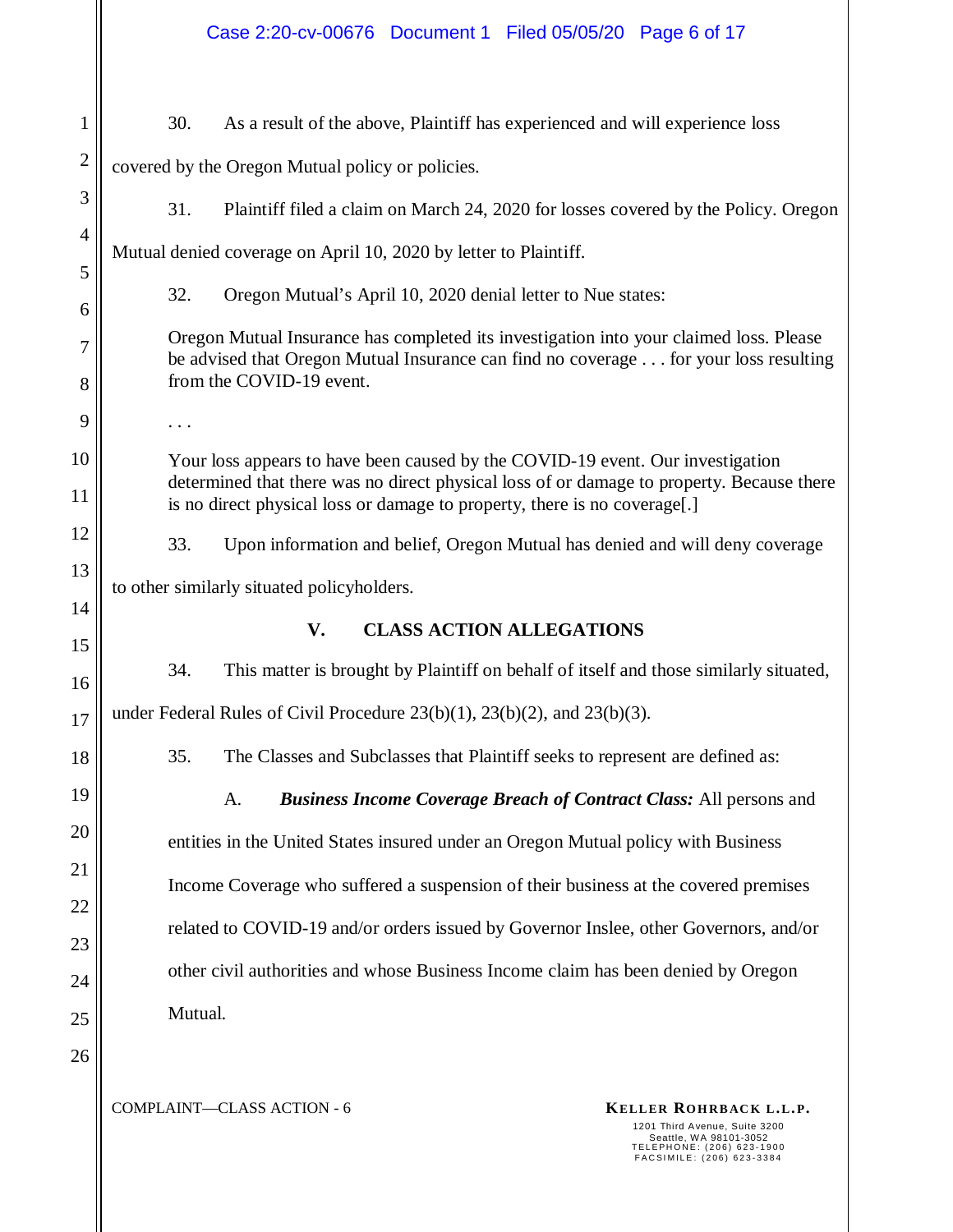B. *Business Income Coverage Breach of Contract Washington Subclass:* All persons and entities in the State of Washington insured under an Oregon Mutual policy with Business Income Coverage who suffered a suspension of their business at the covered premises related to COVID-19 and/or orders issued by Governor Inslee, and/or other civil authorities and whose Business Income claim has been denied by Oregon Mutual.

C. *Business Income Coverage Declaratory Relief Class:* All persons and entities in the United States insured under an Oregon Mutual policy with Business Income Coverage who suffered a suspension of their business at the covered premises related to COVID-19 and/or orders issued by Governor Inslee, other Governors, and/or other civil authorities.

D. *Business Income Coverage Declaratory Relief Washington Subclass:* All persons and entities in the State of Washington insured under an Oregon Mutual policy with Business Income Coverage who suffered a suspension of their business at the covered premises related to COVID-19 and/or orders issued by Governor Inslee, and/or other civil authorities.

E. *Extended Business Income Breach of Contract Class*: All persons and entities in the United States insured under an Oregon Mutual policy with Extended Business Income coverage who suffered a suspension of their business at the covered premises related to COVID-19 and/or orders issued by Governor Inslee, other Governors, and/or other civil authorities and whose Extended Business Income claim has been denied by Oregon Mutual.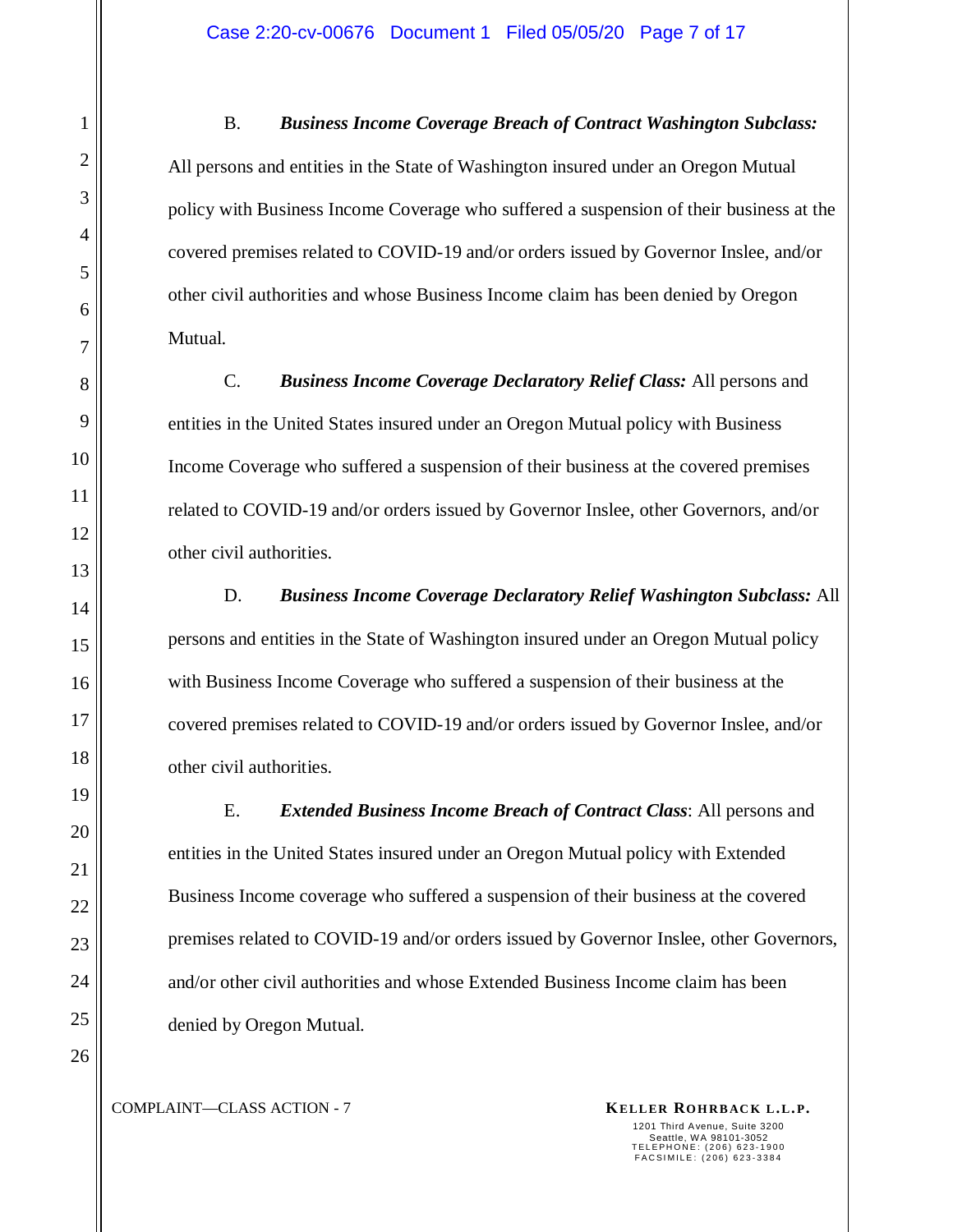F. *Extended Business Income Breach of Contract Washington Subclass*: All persons and entities in the State of Washington insured under an Oregon Mutual policy with Extended Business Income coverage who suffered a suspension of their business at the covered premises related to COVID-19 and/or orders issued by Governor Inslee, and/or other civil authorities and whose Extended Business Income claim has been denied by Oregon Mutual.

G. *Extended Business Income Declaratory Relief Class:* All persons and entities in the United States insured under an Oregon Mutual policy with Extended Business Income coverage who suffered a suspension of their business at the covered premises due to COVID-19 related to COVID-19 and/or orders issued by Governor Inslee, other Governors, and/or other civil authorities.

H. *Extended Business Income Declaratory Relief Washington Subclass:* All persons and entities in the State of Washington insured under an Oregon Mutual policy with Extended Business Income coverage who suffered a suspension of their business at the covered premises due to COVID-19 related to COVID-19 and/or orders issued by Governor Inslee, and/or other civil authorities.

I. *Extra Expense Breach of Contract Class:* All persons and entities in the United States insured under an Oregon Mutual policy with Extra Expense coverage who incurred expenses while seeking to minimize losses from the suspension of business at the covered premises in connection with COVID-19 and/or orders issued by Governor Inslee, other Governors, and/or other civil authorities and whose Extra Expense claim has been denied by Oregon Mutual.

**COMPLAINT—CLASS ACTION - 8 KELLER ROHRBACK L.L.P.**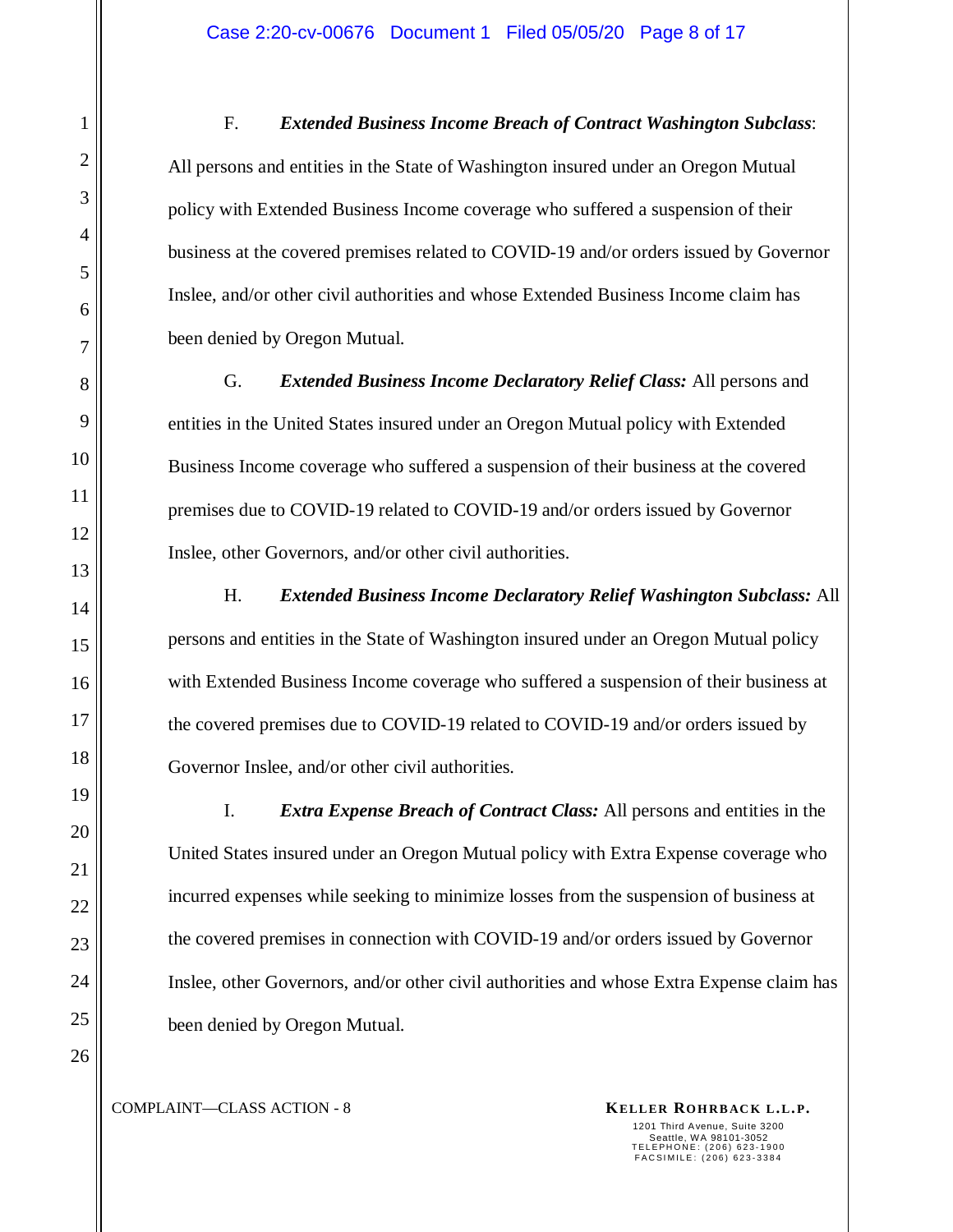J. *Extra Expense Breach of Contract Washington Subclass:* All persons and entities in the State of Washington insured under an Oregon Mutual policy with Extra Expense coverage who incurred expenses while seeking to minimize losses from the suspension of business at the covered premises in connection with COVID-19 and/or orders issued by Governor Inslee, and/or other civil authorities and whose Extra Expense claim has been denied by Oregon Mutual.

K. *Extra Expense Declaratory Relief Class:* All persons and entities in the United States insured under an Oregon Mutual policy with Extra Expense coverage who incurred expenses while seeking to minimize losses from the suspension of their business at the covered premises in connection with COVID-19 and/or orders issued by Governor Inslee, other Governors, and/or other civil authorities.

L. *Extra Expense Declaratory Relief Washington Subclass:* All persons and entities in the State of Washington insured under an Oregon Mutual policy with Extra Expense coverage who incurred expenses while seeking to minimize losses from the suspension of their business at the covered premises in connection with COVID-19 and/or orders issued by Governor Inslee, and/or other civil authorities.

M. *Civil Authority Breach of Contract Class:* All persons and entities in the United States insured under an Oregon Mutual policy with Civil Authority coverage who suffered a loss of business income and/or extra expense related to the impact of COVID-19 and/or orders issued by Governor Inslee, other Governors, and/or other civil authorities and whose Civil Authority claim has been denied by Oregon Mutual.

**COMPLAINT—CLASS ACTION - 9 KELLER ROHRBACK L.L.P.** N. *Civil Authority Breach of Contract Washington Subclass:* All persons and entities in the State of Washington insured under an Oregon Mutual policy with Civil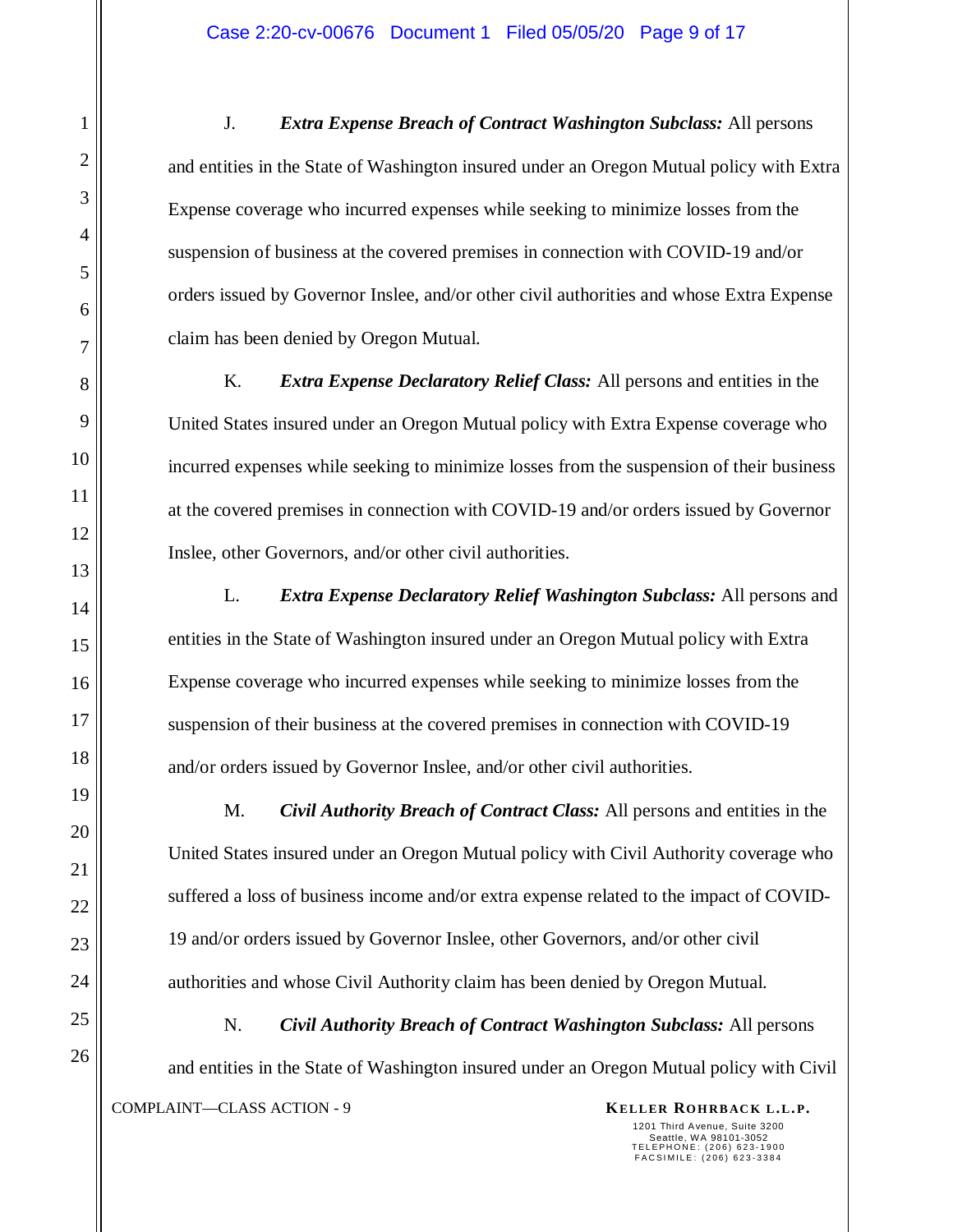Authority coverage who suffered a loss of business income and/or extra expense related to the impact of COVID-19 and/or orders issued by Governor Inslee, and/or other civil authorities and whose Civil Authority claim has been denied by Oregon Mutual.

O. *Civil Authority Declaratory Relief Class:* All persons and entities in the United States insured under an Oregon Mutual policy with Civil Authority coverage who suffered a loss of business income and/or extra expense related to COVID-19 and/or orders issued by Governor Inslee, other Governors, and/or other civil authorities.

P. *Civil Authority Declaratory Relief Washington Subclass:* All persons and entities in the State of Washington insured under an Oregon Mutual policy with Civil Authority coverage who suffered a loss of business income and/or extra expense related to the impact of COVID-19 19 and/or orders issued by Governor Inslee, and/or other civil authorities.

Q. *Ingress Or Egress Coverage Breach of Contract Class:* All persons and entities in the State of Washington insured under an Oregon Mutual policy with Ingress Or Egress coverage who suffered a loss of business income and/or extra expense related to the impact of COVID-19 19 and/or orders issued by Governor Inslee, and/or other civil authorities.

R. *Ingress Or Egress Coverage Breach of Contract Washington Subclass:* All persons and entities in the State of Washington insured under an Oregon Mutual policy with Ingress Or Egress coverage who suffered a loss of business income and/or extra expense related to the impact of COVID-19 19 and/or orders issued by Governor Inslee, and/or other civil authorities.

**COMPLAINT—CLASS ACTION - 10 KELLER ROHRBACK L.L.P.**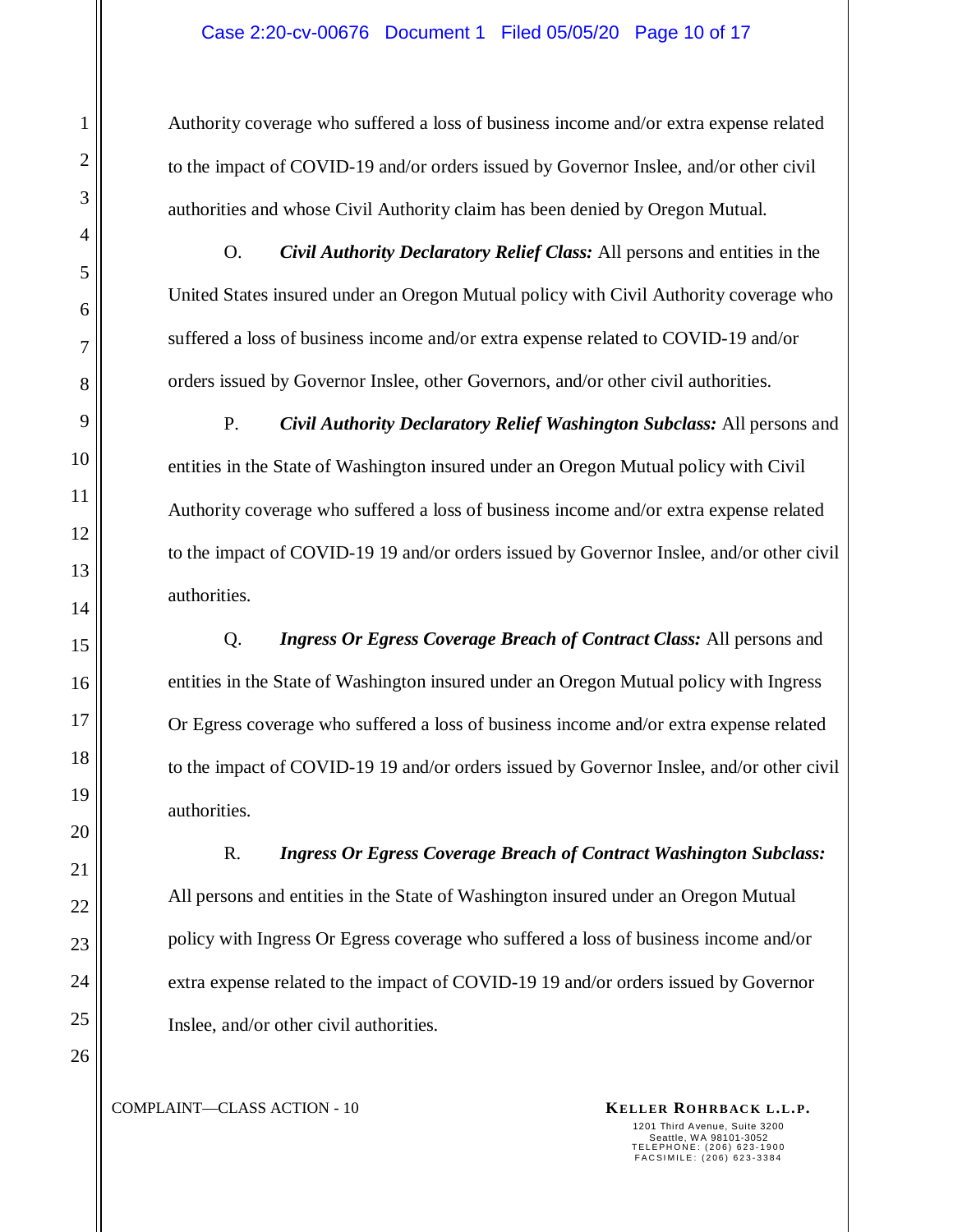S. *Ingress Or Egress Coverage Declaratory Relief Class:* All persons and entities in the State of Washington insured under an Oregon Mutual policy with Ingress Or Egress coverage who suffered a loss of business income and/or extra expense related to the impact of COVID-19 19 and/or orders issued by Governor Inslee, and/or other civil authorities.

T. *Ingress and Egress Coverage Declaratory Relief Washington Subclass:* All persons and entities in the State of Washington insured under an Oregon Mutual policy with Ingress Or Egress coverage who suffered a loss of business income and/or extra expense related to the impact of COVID-19 19 and/or orders issued by Governor Inslee, and/or other civil authorities.

36. Excluded from the Classes and Subclasses are Defendant's officers, directors, and employees; the judicial officers and associated court staff assigned to this case; and the immediate family members of such officers and staff. Plaintiff reserves the right to amend the Class definition based on information obtained in discovery.

37. This action may properly be maintained on behalf of each proposed Class under the criteria of Rule 23 of the Federal Rules of Civil Procedure.

38. **Numerosity**: The members of the Class are so numerous that joinder of all members would be impractical. Plaintiff is informed and believes that each proposed Class and Subclass contains hundreds of members. The precise number of class members can be ascertained through discovery, which will include Defendant's records of policyholders.

39. **Commonality and Predominance**: Common questions of law and fact predominate over any questions affecting only individual members of the Class. Common questions include, but are not limited to, the following:

**COMPLAINT—CLASS ACTION - 11 KELLER ROHRBACK L.L.P.**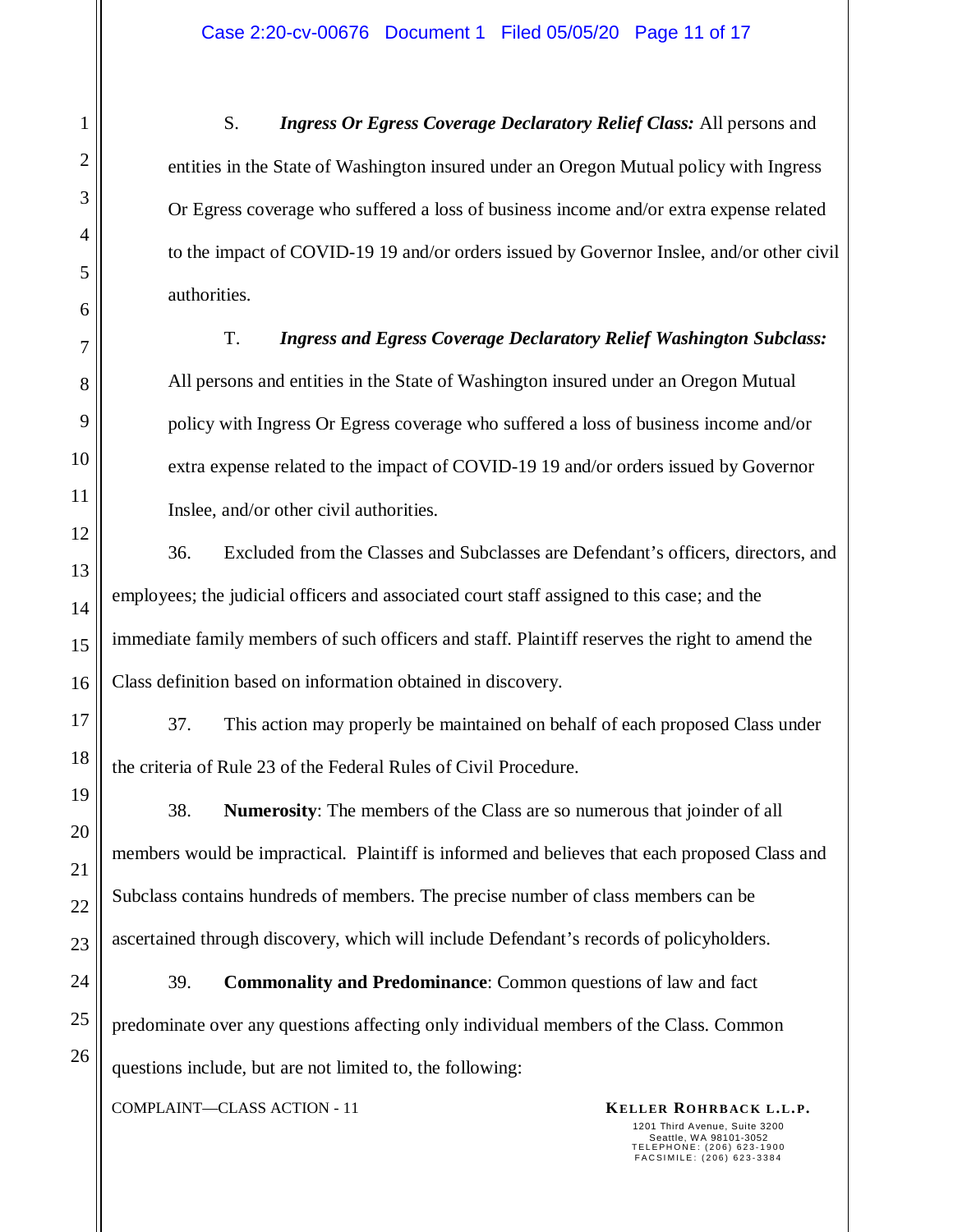A. Whether the class members suffered covered losses based on common policies issued to members of the Class and Subclass;

B. Whether Oregon Mutual acted in a manner common to the Class and Subclass by wrongfully denying claims for coverage relating to COVID-19 and/or orders issued by Governor Inslee, other Governors, and/or other civil authorities;

C. Whether Business Income coverage in Oregon Mutual's policies of insurance applies to a suspension of practice relating to COVID-19 and/or orders issued by Governor Inslee, other Governors, and/or other civil authorities;

D. Whether Extended Business Income coverage in Oregon Mutual's policies of insurance applies to a suspension of practice relating to COVID-19 and/or orders issued by Governor Inslee, other Governors, and/or civil authorities;

E. Whether Extra Expense coverage in Oregon Mutual's policies of insurance applies to efforts to minimize a loss relating to COVID-19 and/or orders issued by Governor Inslee, other Governors, and/or other civil authorities;

F. Whether Civil Authority coverage in Oregon Mutual's policies of insurance applies to a suspension of practice relating to COVID-19 and/or orders issued by Governor Inslee, other Governors, and/or civil authorities;

G. Whether Ingress Or Egress coverage in Oregon Mutual's policies of insurance applies to a suspension of practice relating to COVID-19 and/or orders issued by Governor Inslee, other Governors, and/or civil authorities;

H. Whether Oregon Mutual has breached its contracts of insurance through a blanket denial of all claims based on business interruption, income loss or closures

**COMPLAINT—CLASS ACTION - 12 KELLER ROHRBACK L.L.P.**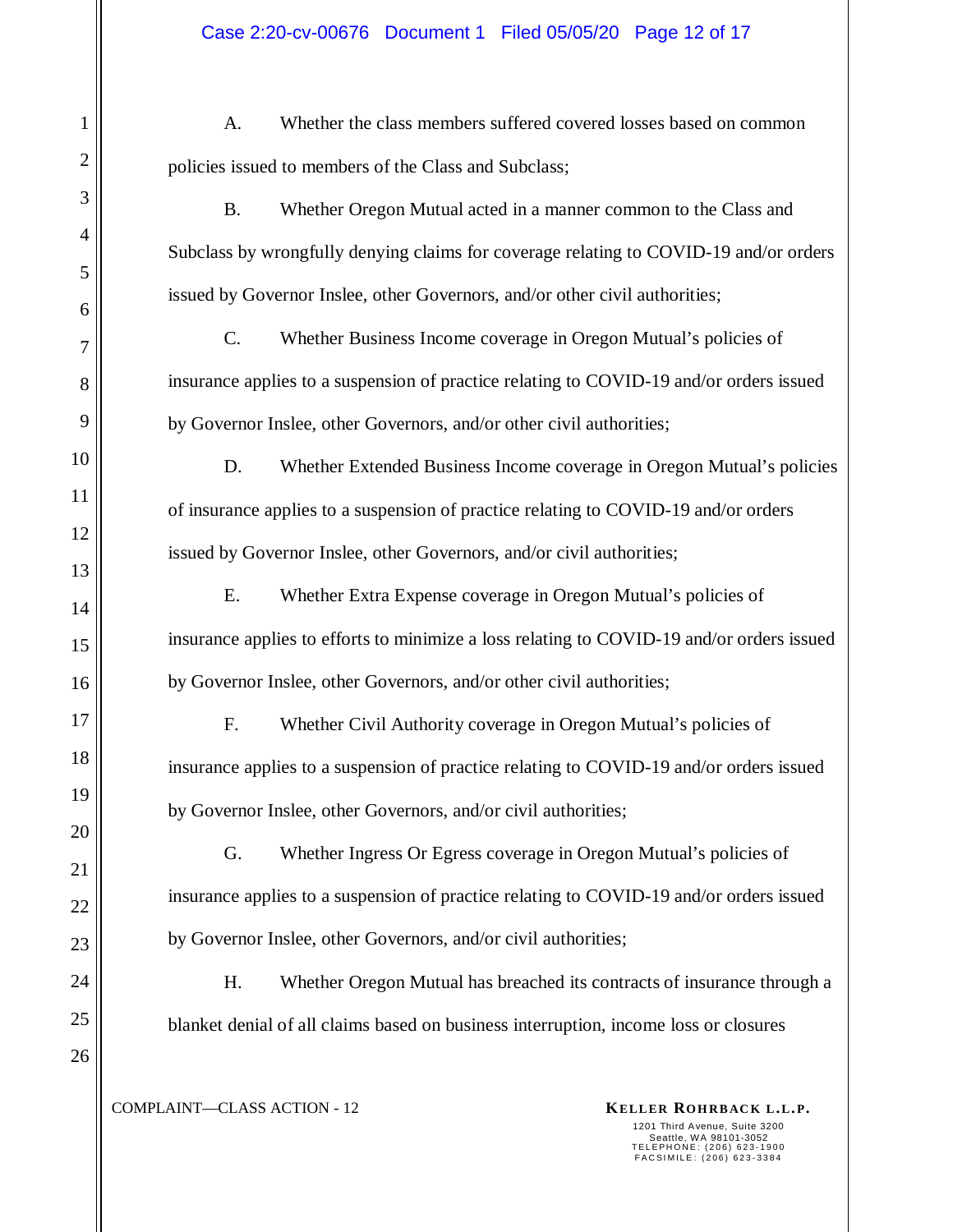related to COVID-19 and/or orders issued by Governor Inslee, other Governors, and/or other civil authorities;

I. Whether, because of Defendant's conduct, Plaintiff and the class members have suffered damages; and if so, the appropriate amount thereof; and

J. Whether, because of Defendant's conduct, Plaintiff and the class members are entitled to equitable and declaratory relief, and if so, the nature of such relief.

40. **Typicality**: Plaintiff's claims are typical of the claims of the members of the classes. Plaintiff and all the members of the classes have been injured by the same wrongful practices of Oregon Mutual. Plaintiff's claims arise from the same practices and course of conduct that give rise to the claims of the members of the Class and are based on the same legal theories.

41. **Adequacy**: Plaintiff will fully and adequately assert and protect the interests of the classes and has retained class counsel who are experienced and qualified in prosecuting class actions. Neither Plaintiff nor its attorneys have any interests contrary to or in conflict with the Class.

42. **Federal Rule of Civil Procedure 23(b)(1), the Risk of Inconsistent or Varying Adjudications and Impairment to Other Class Members' Interests**: Plaintiff seeks adjudication as to the interpretation, and resultant scope, of Defendant's policies, which are common to all members of the class. The prosecution of separate actions by individual members of the classes would risk inconsistent or varying interpretations of those policy terms and create inconsistent standards of conduct for Defendant. The policy interpretations sought by Plaintiff could also impair the ability of absent class members to protect their interests.

**COMPLAINT—CLASS ACTION - 13 KELLER ROHRBACK L.L.P.**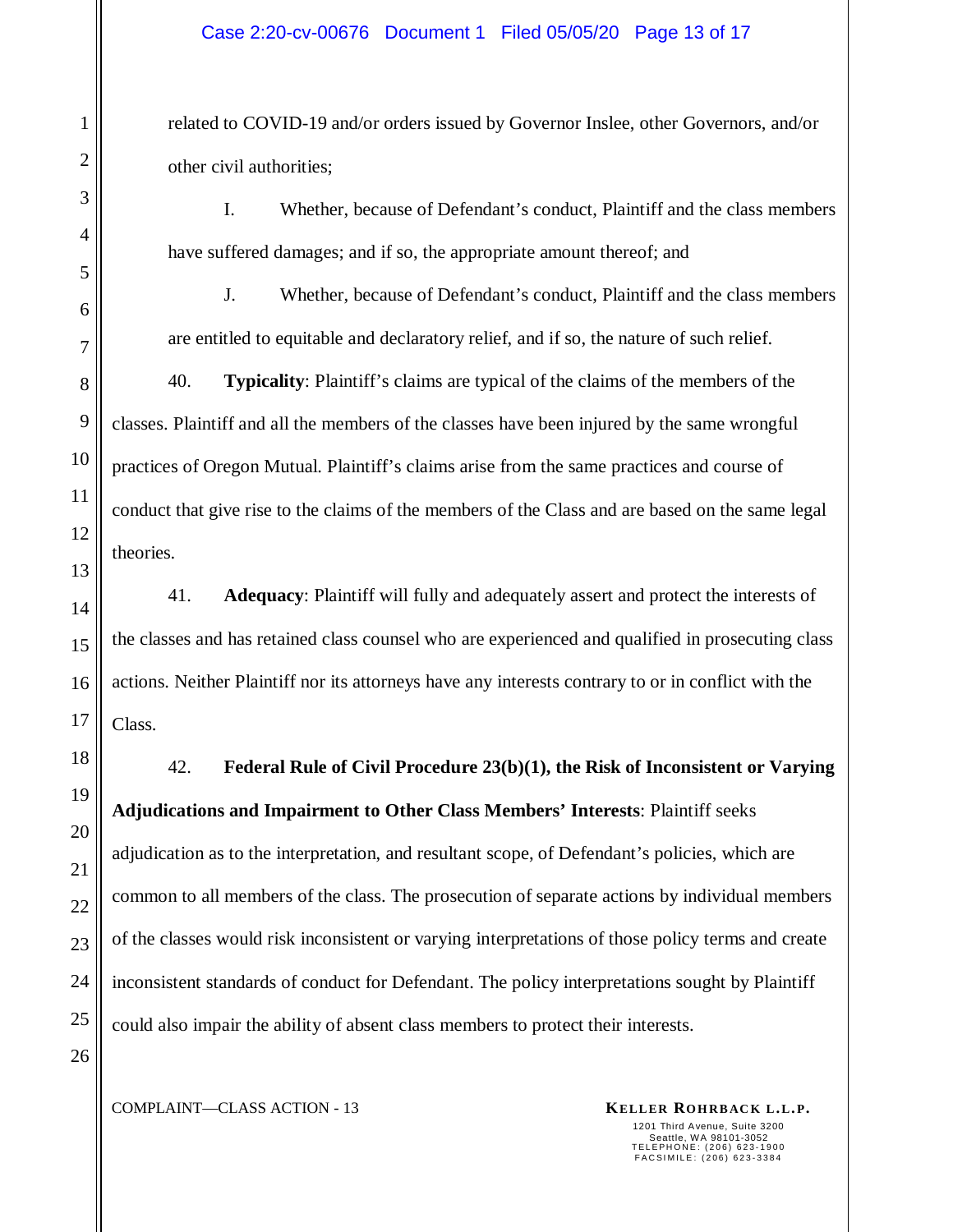# 43. **Federal Rule of Civil Procedure 23(b)(2), Declaratory and Injunctive Relief**: Defendant acted or refused to act on grounds generally applicable to Plaintiff and other members of the proposed classes making injunctive relief and declaratory relief appropriate on a classwide basis.

44. **Federal Rule of Civil Procedure 23(b)(3), Superiority**: A class action is superior to all other available methods of the fair and efficient adjudication of this lawsuit. While the aggregate damages sustained by the classes are likely to be in the millions of dollars, the individual damages incurred by each class member may be too small to warrant the expense of individual suits. Individual litigation creates a risk of inconsistent and/or contradictory decisions and the court system would be unduly burdened by individual litigation of such cases. A class action would result in a unified adjudication, with the benefits of economies of scale and supervision by a single court.

# **VI. CAUSES OF ACTION**

# **Count One—Declaratory Judgment**

*(Brought on behalf of the Business Income Coverage Declaratory Relief Class, Business Income Coverage Declaratory Relief Washington Subclass, Extended Business Income Declaratory Relief Class, Extended Business Income Declaratory Relief Washington Subclass, Extra Expense Declaratory Relief Class, Extra Expense Declaratory Relief Washington Subclass, Civil Authority Declaratory Relief Class, Civil Authority Declaratory Relief Washington Subclass, Ingress Or Egress Declaratory Relief Class, and Ingress Or Egress Declaratory Relief Washington Subclass)* 

45. Previous paragraphs alleged are incorporated herein.

46. This is a cause of action for declaratory judgment pursuant to the Declaratory

Judgment Act, codified at 28 U.S.C. § 2201.

47. Plaintiff brings this cause of action on behalf of the Business Income Coverage

Declaratory Relief Class, Business Income Coverage Declaratory Relief Washington Subclass,

**COMPLAINT—CLASS ACTION - 14 KELLER ROHRBACK L.L.P.**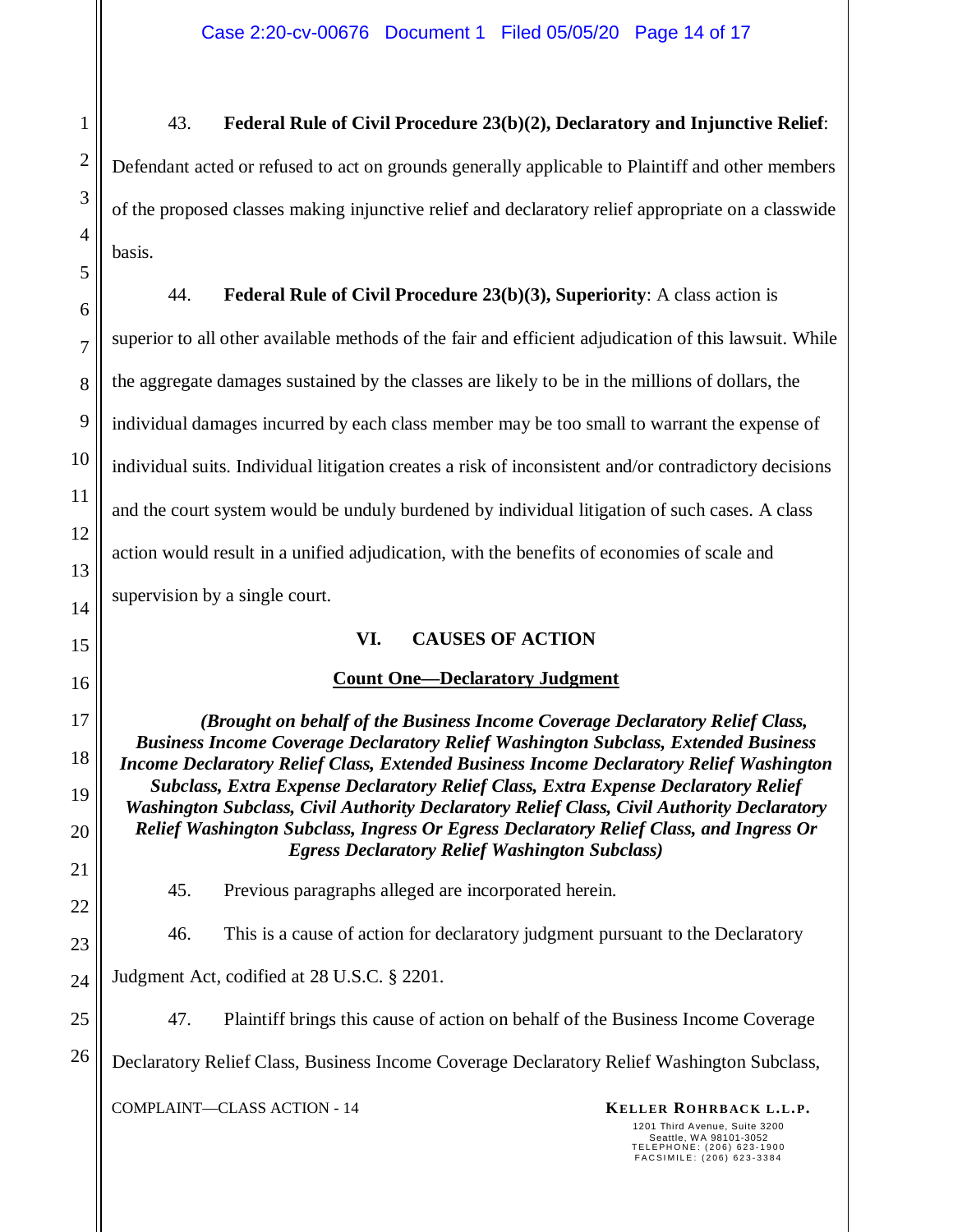Extended Business Income Declaratory Relief Class, Extended Business Income Declaratory Relief Washington Subclass, Extra Expense Declaratory Relief Class, and Extra Expense Declaratory Relief Washington Subclass, Civil Authority Declaratory Relief Class, Civil Authority Declaratory Relief Washington Subclass, Ingress Or Egress Declaratory Relief Class, and Ingress Or Egress Declaratory Relief Washington Subclass.

48. Plaintiff seeks a declaratory judgment declaring that Plaintiff's and class members losses and expenses resulting from the interruption of their business are covered by the Policy.

49. Plaintiff seeks a declaratory judgment declaring that Oregon Mutual is responsible for timely and fully paying all such claims.

# **Count Two—Breach of Contract**

*(Brought on behalf of the Business Income Coverage Breach of Contract Class, Business Income Coverage Breach of Contract Washington Subclass, Extended Business Income Breach of Contract Class, Extended Business Income Breach of Contract Washington Subclass, Extra Expense Breach of Contract Class, Extra Expense Breach of Contract Washington Subclass Civil Authority Breach of Contract Class, Civil Authority Breach of Contract Washington Subclass, Ingress Or Egress Breach of Contract Class,and Ingress Or Egress Breach of Contract Washington Subclass)* 

50. Previous paragraphs alleged are incorporated herein.

51. Plaintiff brings this cause of action on behalf of the Business Income Coverage Breach of Contract Class, Business Income Coverage Breach of Contract Washington Subclass, Extended Business Income Breach of Contract Class, Extended Business Income Breach of Contract Washington Subclass, Extra Expense Breach of Contract Class, Extra Expense Breach of Contract Washington Subclass, Civil Authority Breach of Contract Class, Civil Authority Breach of Contract Washington Subclass, Ingress Or Egress Breach of Contract Class, and Ingress Or Egress Breach of Contract Washington Subclass.

**COMPLAINT—CLASS ACTION - 15 KELLER ROHRBACK L.L.P.** 

1

2

3

4

5

6

7

8

9

10

11

12

13

14

15

16

17

18

19

20

21

22

23

24

25

26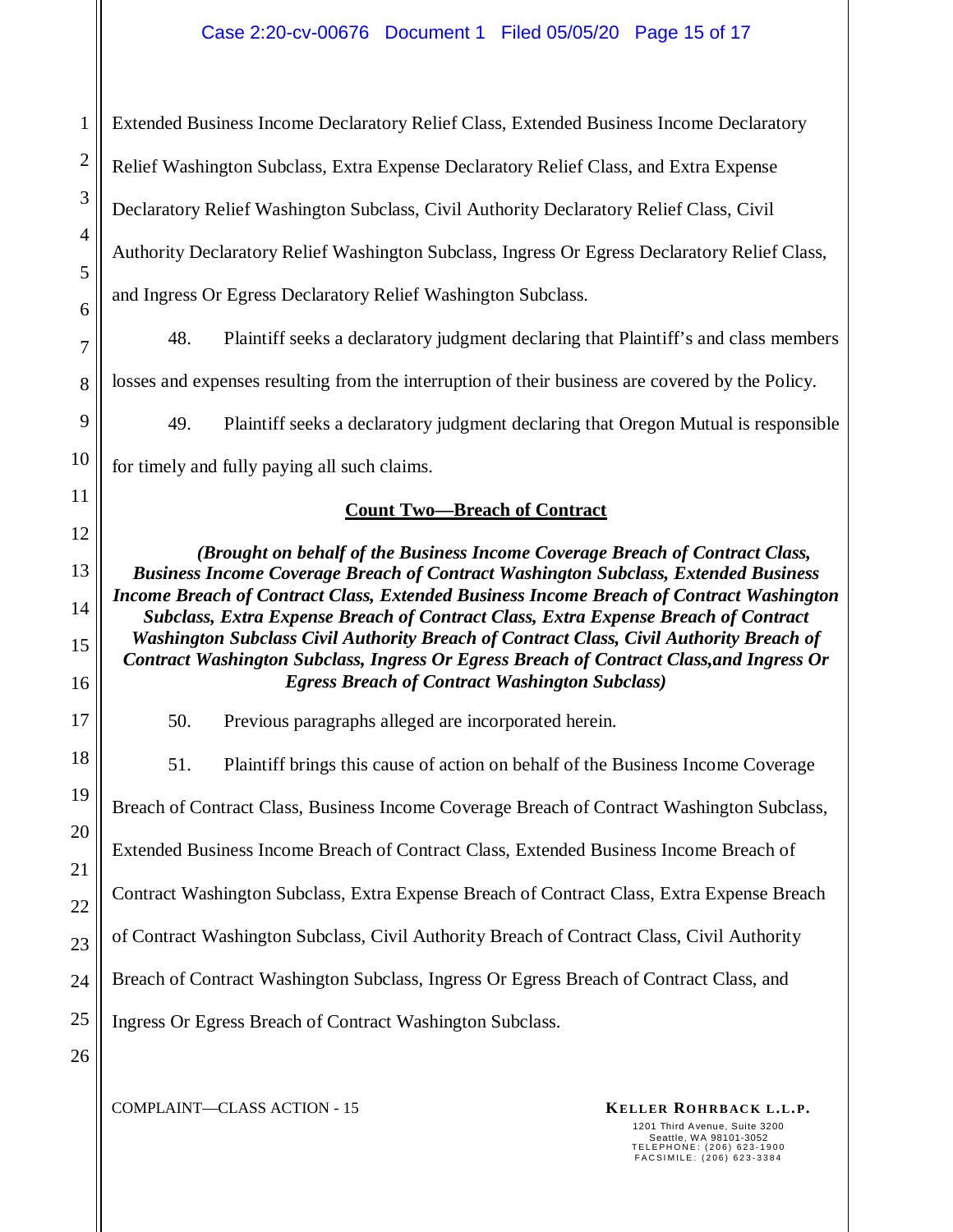|                |                                                                                             | Case 2:20-cv-00676 Document 1 Filed 05/05/20 Page 16 of 17                                                                                                                        |  |  |  |  |  |
|----------------|---------------------------------------------------------------------------------------------|-----------------------------------------------------------------------------------------------------------------------------------------------------------------------------------|--|--|--|--|--|
| 1              | 52.                                                                                         | The Policy is a contract under which Plaintiff and the class paid premiums to                                                                                                     |  |  |  |  |  |
| $\overline{2}$ |                                                                                             | Oregon Mutual in exchange for Oregon Mutual's promise to pay Plaintiff and the class for all                                                                                      |  |  |  |  |  |
| 3              | claims covered by the Policy.                                                               |                                                                                                                                                                                   |  |  |  |  |  |
| $\overline{4}$ | 53.                                                                                         | Plaintiff has paid its insurance premiums.                                                                                                                                        |  |  |  |  |  |
| 5<br>6         | 54.                                                                                         | Upon information and belief, Oregon Mutual denied coverage for other similarly                                                                                                    |  |  |  |  |  |
| 7              | situated policyholders.                                                                     |                                                                                                                                                                                   |  |  |  |  |  |
| 8              | 55.<br>Denying coverage for the claim is a breach of the insurance contract.                |                                                                                                                                                                                   |  |  |  |  |  |
| 9              | 56.                                                                                         | Plaintiff is harmed by the breach of the insurance contract by Oregon Mutual.                                                                                                     |  |  |  |  |  |
| 10             | VII.<br><b>PRAYER</b>                                                                       |                                                                                                                                                                                   |  |  |  |  |  |
| 11             | 1.                                                                                          | A declaratory judgment that the policy or policies cover Plaintiff's losses and                                                                                                   |  |  |  |  |  |
| 12             | expenses resulting from the interruption of Plaintiff's business related to COVID-19 and/or |                                                                                                                                                                                   |  |  |  |  |  |
| 13<br>14       | orders issued by Governor Inslee, other Governors, and/or other authorities.                |                                                                                                                                                                                   |  |  |  |  |  |
| 15             | 2.<br>A declaratory judgment that Defendant is responsible for timely and fully paying      |                                                                                                                                                                                   |  |  |  |  |  |
| 16             | all such losses.                                                                            |                                                                                                                                                                                   |  |  |  |  |  |
| 17             | 3.<br>Damages.                                                                              |                                                                                                                                                                                   |  |  |  |  |  |
| 18             | 4.<br>Pre- and post-judgment interest at the highest allowable rate.                        |                                                                                                                                                                                   |  |  |  |  |  |
| 19             | 5.<br>Reasonable attorney fees and costs.                                                   |                                                                                                                                                                                   |  |  |  |  |  |
| 20             | 6.                                                                                          | Such further and other relief as the Court shall deem appropriate.                                                                                                                |  |  |  |  |  |
| 21<br>22       | <b>JURY DEMAND</b><br>VIII.                                                                 |                                                                                                                                                                                   |  |  |  |  |  |
| 23             |                                                                                             | Plaintiff demands a jury trial on all claims so triable.                                                                                                                          |  |  |  |  |  |
| 24             |                                                                                             |                                                                                                                                                                                   |  |  |  |  |  |
| 25             |                                                                                             |                                                                                                                                                                                   |  |  |  |  |  |
| 26             |                                                                                             |                                                                                                                                                                                   |  |  |  |  |  |
|                |                                                                                             | <b>COMPLAINT-CLASS ACTION - 16</b><br>KELLER ROHRBACK L.L.P.<br>1201 Third Avenue, Suite 3200<br>Seattle, WA 98101-3052<br>TELEPHONE: (206) 623-1900<br>FACSIMILE: (206) 623-3384 |  |  |  |  |  |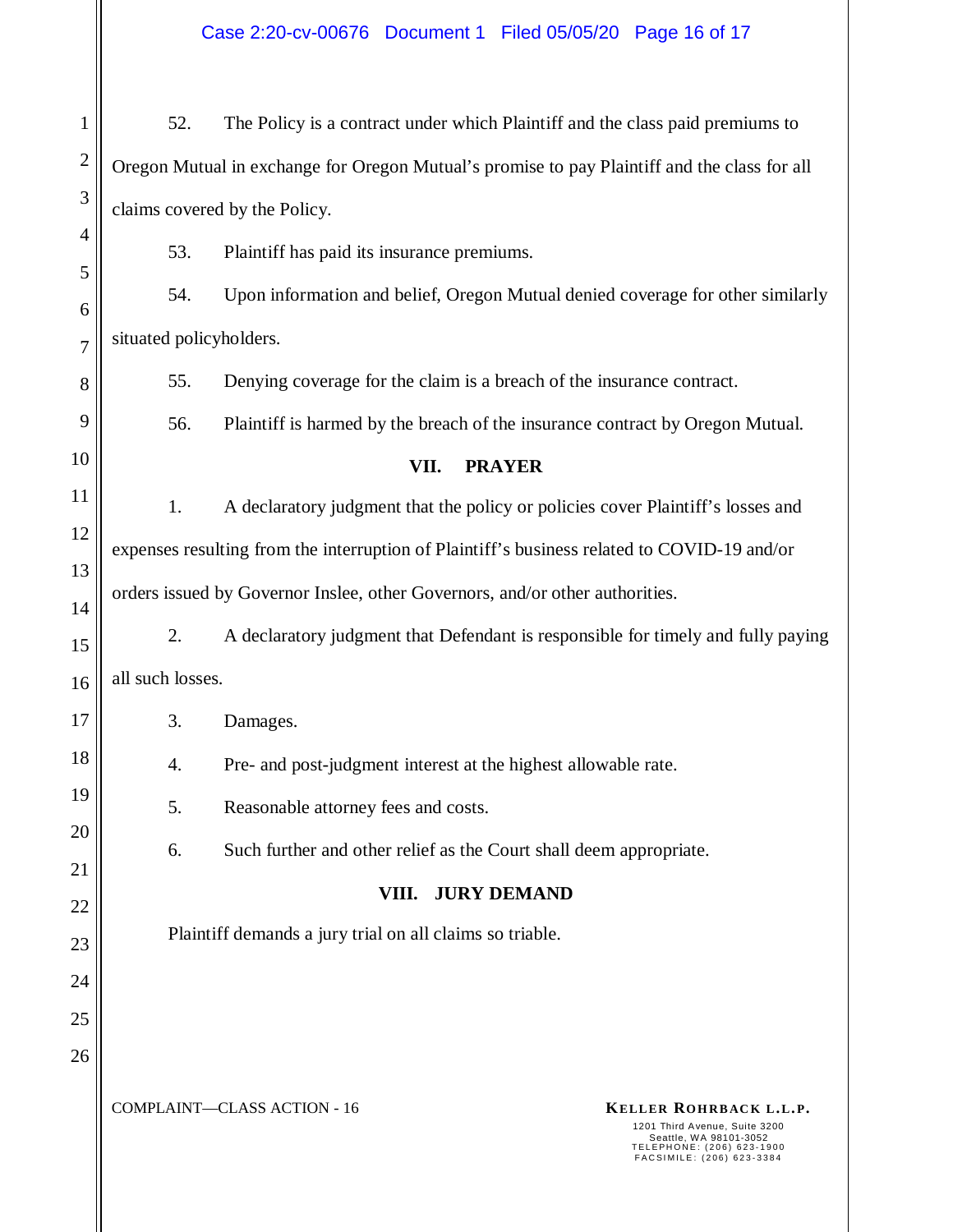DATED this 5th day of May, 2020.

1

2

3

4

5

6

7

8

9

10

11

12

13

14

15

16

17

18

19

20

21

22

23

24

25

26

### **StandardSig** KELLER ROHRBACK L.L.P.

|                                    | By: <i>s/Amy Williams-Derry</i>                          |
|------------------------------------|----------------------------------------------------------|
|                                    | By: s/ Lynn L. Sarko                                     |
|                                    | By: s/ Gretchen Freeman Cappio                           |
|                                    | By: <i>s/ Irene M. Hecht</i>                             |
|                                    | By: <i>s/ Ian S. Birk</i>                                |
|                                    | By: <i>s/ Maureen Falecki</i>                            |
|                                    | By: <i>s/ Nathan Nanfelt</i>                             |
|                                    |                                                          |
|                                    | Amy Williams-Derry, WSBA #28711                          |
|                                    | Lynn L. Sarko, WSBA #16569                               |
|                                    | Gretchen Freeman Cappio, WSBA #29576                     |
|                                    | Irene M. Hecht, WSBA #11063                              |
|                                    | Ian S. Birk, WSBA #31431                                 |
|                                    | Maureen Falecki, WSBA #18569                             |
|                                    | Nathan L. Nanfelt, WSBA #45273                           |
|                                    | 1201 Third Avenue, Suite 3200                            |
|                                    | Seattle, WA 98101                                        |
|                                    | Telephone: (206) 623-1900                                |
|                                    | Fax: (206) 623-3384                                      |
|                                    | Email: awilliams-derry@kellerrohrback.com                |
|                                    | Email: lsarko@kellerrohrback.com                         |
|                                    | Email: gcappio@kellerrohrback.com                        |
|                                    | Email: ihecht@kellerrohrback.com                         |
|                                    | Email: ibirk@kellerrohrback.com                          |
|                                    | Email: mfalecki@kellerrohrback.com                       |
|                                    | Email: nnanfelt@kellerrrohrback.com                      |
|                                    |                                                          |
|                                    |                                                          |
|                                    | By: <u>s/ Alison Chase</u> (Pro hac applic, to be filed) |
|                                    | Alison Chase, CA Bar #226976                             |
|                                    | 801 Garden Street, Suite 301                             |
|                                    | Santa Barbara, CA 93101                                  |
|                                    | Email: achase@kellerrohrback.com                         |
|                                    | Telephone: (805) 456-1496                                |
|                                    | Fax: (805) 456-1497                                      |
|                                    |                                                          |
|                                    | <b>Attorneys for Plaintiff</b>                           |
|                                    |                                                          |
| 4818-9051-6411, v. 2               |                                                          |
|                                    |                                                          |
|                                    |                                                          |
|                                    |                                                          |
|                                    |                                                          |
|                                    |                                                          |
|                                    |                                                          |
|                                    |                                                          |
|                                    |                                                          |
|                                    |                                                          |
|                                    |                                                          |
|                                    |                                                          |
| <b>COMPLAINT—CLASS ACTION - 17</b> | KELLER ROHRBACK L.L.P.                                   |
|                                    | 1201 Third Avenue, Suite 3200<br>Seattle, WA 98101-3052  |
|                                    | TELEPHONE: (206) 623-1900<br>FACSIMILE: (206) 623-3384   |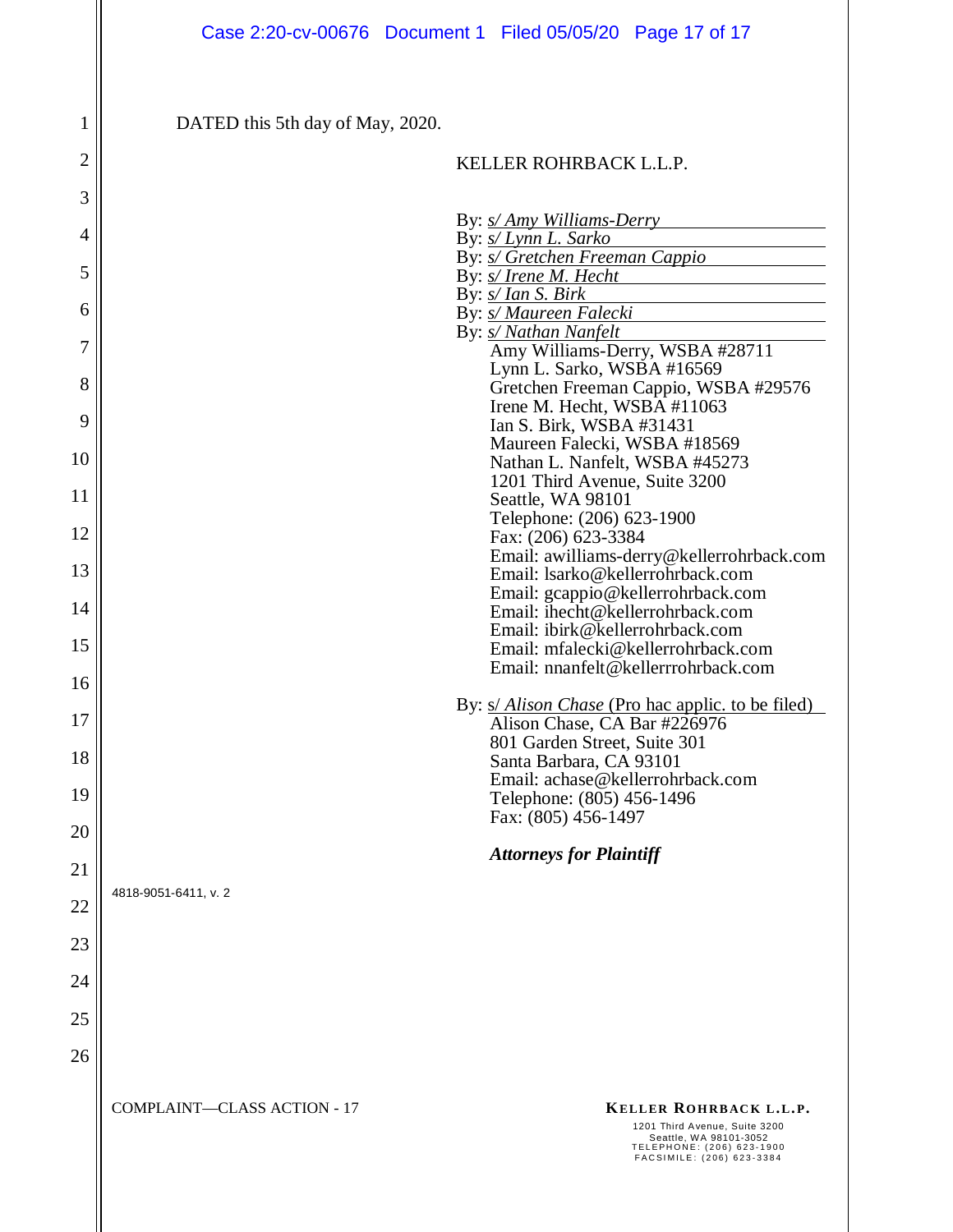# $\frac{H_{\rm Js}}{44}$  (Rev. 09/19) **Case 2:20-cv-00676 DPC 2000 Page 1 of 2**

The JS 44 civil cover sheet and the information contained herein neither replace nor supplement the filing and service of pleadings or other papers as required by law, except as provided by local rules of court. This form,

| I. (a) PLAINTIFFS<br>NUE LLC d/b/a NUE SEATTLE, individually and on behalf of all others<br>similarly situated                                                                                                                                                                                                                                                                                                                                                                                                                                                                                                                                                             |                                                                                                                                                                                                                                                                                                                                                                                                                                                                                                                                                                                                                                          |                                                                                                                                                                                                                                                                                                                                                                                                                                                                                                                                                                                                                                                                                                       |                                                                                                                                                                                                                                                                                                                                                                                                                      | <b>DEFENDANTS</b><br>OREGON MUTUAL INSURANCE COMPANY                                                                                                                                                                                                                                                                                                                                                                                                                                                      |                                                                                                                                                                                                                                                                                                                                                                                                                                                                                                                                                                                                                                                                                                                                       |  |  |
|----------------------------------------------------------------------------------------------------------------------------------------------------------------------------------------------------------------------------------------------------------------------------------------------------------------------------------------------------------------------------------------------------------------------------------------------------------------------------------------------------------------------------------------------------------------------------------------------------------------------------------------------------------------------------|------------------------------------------------------------------------------------------------------------------------------------------------------------------------------------------------------------------------------------------------------------------------------------------------------------------------------------------------------------------------------------------------------------------------------------------------------------------------------------------------------------------------------------------------------------------------------------------------------------------------------------------|-------------------------------------------------------------------------------------------------------------------------------------------------------------------------------------------------------------------------------------------------------------------------------------------------------------------------------------------------------------------------------------------------------------------------------------------------------------------------------------------------------------------------------------------------------------------------------------------------------------------------------------------------------------------------------------------------------|----------------------------------------------------------------------------------------------------------------------------------------------------------------------------------------------------------------------------------------------------------------------------------------------------------------------------------------------------------------------------------------------------------------------|-----------------------------------------------------------------------------------------------------------------------------------------------------------------------------------------------------------------------------------------------------------------------------------------------------------------------------------------------------------------------------------------------------------------------------------------------------------------------------------------------------------|---------------------------------------------------------------------------------------------------------------------------------------------------------------------------------------------------------------------------------------------------------------------------------------------------------------------------------------------------------------------------------------------------------------------------------------------------------------------------------------------------------------------------------------------------------------------------------------------------------------------------------------------------------------------------------------------------------------------------------------|--|--|
| King County, WA<br>(b) County of Residence of First Listed Plaintiff<br>(EXCEPT IN U.S. PLAINTIFF CASES)                                                                                                                                                                                                                                                                                                                                                                                                                                                                                                                                                                   |                                                                                                                                                                                                                                                                                                                                                                                                                                                                                                                                                                                                                                          |                                                                                                                                                                                                                                                                                                                                                                                                                                                                                                                                                                                                                                                                                                       | NOTE:                                                                                                                                                                                                                                                                                                                                                                                                                | Yamhill County, OR<br>County of Residence of First Listed Defendant<br>(IN U.S. PLAINTIFF CASES ONLY)<br>IN LAND CONDEMNATION CASES, USE THE LOCATION OF THE TRACT OF LAND INVOLVED.                                                                                                                                                                                                                                                                                                                      |                                                                                                                                                                                                                                                                                                                                                                                                                                                                                                                                                                                                                                                                                                                                       |  |  |
| (c) Attorneys (Firm Name, Address, and Telephone Number)<br>KELLER ROHRBACK L.L.P.<br>1201 Third Avenue, Suite 3200, Seattle, WA 98101<br>$(206)$ 623-1900                                                                                                                                                                                                                                                                                                                                                                                                                                                                                                                 |                                                                                                                                                                                                                                                                                                                                                                                                                                                                                                                                                                                                                                          |                                                                                                                                                                                                                                                                                                                                                                                                                                                                                                                                                                                                                                                                                                       | Attorneys (If Known)                                                                                                                                                                                                                                                                                                                                                                                                 |                                                                                                                                                                                                                                                                                                                                                                                                                                                                                                           |                                                                                                                                                                                                                                                                                                                                                                                                                                                                                                                                                                                                                                                                                                                                       |  |  |
| <b>II. BASIS OF JURISDICTION</b> (Place an "X" in One Box Only)                                                                                                                                                                                                                                                                                                                                                                                                                                                                                                                                                                                                            |                                                                                                                                                                                                                                                                                                                                                                                                                                                                                                                                                                                                                                          |                                                                                                                                                                                                                                                                                                                                                                                                                                                                                                                                                                                                                                                                                                       |                                                                                                                                                                                                                                                                                                                                                                                                                      |                                                                                                                                                                                                                                                                                                                                                                                                                                                                                                           | <b>III. CITIZENSHIP OF PRINCIPAL PARTIES</b> (Place an "X" in One Box for Plaintiff                                                                                                                                                                                                                                                                                                                                                                                                                                                                                                                                                                                                                                                   |  |  |
| $\Box$ 1 U.S. Government<br>Plaintiff                                                                                                                                                                                                                                                                                                                                                                                                                                                                                                                                                                                                                                      | <b>3</b> Federal Question<br>(U.S. Government Not a Party)                                                                                                                                                                                                                                                                                                                                                                                                                                                                                                                                                                               |                                                                                                                                                                                                                                                                                                                                                                                                                                                                                                                                                                                                                                                                                                       | (For Diversity Cases Only)<br>Citizen of This State                                                                                                                                                                                                                                                                                                                                                                  | <b>DEF</b><br><b>PTF</b><br>$\mathbf{X}$ 1<br>$\Box$ 1<br>Incorporated or Principal Place<br>of Business In This State                                                                                                                                                                                                                                                                                                                                                                                    | and One Box for Defendant)<br>PTF<br>DEF<br>$\Box$ 4<br>$\Box$ 4                                                                                                                                                                                                                                                                                                                                                                                                                                                                                                                                                                                                                                                                      |  |  |
| $\Box$ 2 U.S. Government<br>Defendant                                                                                                                                                                                                                                                                                                                                                                                                                                                                                                                                                                                                                                      | $\mathbf{X}$ 4 Diversity<br>(Indicate Citizenship of Parties in Item III)                                                                                                                                                                                                                                                                                                                                                                                                                                                                                                                                                                |                                                                                                                                                                                                                                                                                                                                                                                                                                                                                                                                                                                                                                                                                                       | Citizen of Another State                                                                                                                                                                                                                                                                                                                                                                                             | $\Box$ 2 Incorporated <i>and</i> Principal Place<br>$\Box$ 2<br>of Business In Another State                                                                                                                                                                                                                                                                                                                                                                                                              | $\Box$ 5<br>$\mathbf{X}$ 5                                                                                                                                                                                                                                                                                                                                                                                                                                                                                                                                                                                                                                                                                                            |  |  |
|                                                                                                                                                                                                                                                                                                                                                                                                                                                                                                                                                                                                                                                                            |                                                                                                                                                                                                                                                                                                                                                                                                                                                                                                                                                                                                                                          |                                                                                                                                                                                                                                                                                                                                                                                                                                                                                                                                                                                                                                                                                                       | Citizen or Subject of a<br>Foreign Country                                                                                                                                                                                                                                                                                                                                                                           | $\Box$ 3 Foreign Nation<br>$\Box$ 3                                                                                                                                                                                                                                                                                                                                                                                                                                                                       | $\Box$ 6<br>$\Box$ 6                                                                                                                                                                                                                                                                                                                                                                                                                                                                                                                                                                                                                                                                                                                  |  |  |
| <b>IV. NATURE OF SUIT</b> (Place an "X" in One Box Only)<br><b>CONTRACT</b>                                                                                                                                                                                                                                                                                                                                                                                                                                                                                                                                                                                                |                                                                                                                                                                                                                                                                                                                                                                                                                                                                                                                                                                                                                                          | <b>TORTS</b>                                                                                                                                                                                                                                                                                                                                                                                                                                                                                                                                                                                                                                                                                          | <b>FORFEITURE/PENALTY</b>                                                                                                                                                                                                                                                                                                                                                                                            | <b>BANKRUPTCY</b>                                                                                                                                                                                                                                                                                                                                                                                                                                                                                         | Click here for: Nature of Suit Code Descriptions.<br><b>OTHER STATUTES</b>                                                                                                                                                                                                                                                                                                                                                                                                                                                                                                                                                                                                                                                            |  |  |
| $\mathbf{\times}$ 110 Insurance<br>$\Box$ 120 Marine<br>$\Box$ 130 Miller Act<br>$\Box$ 140 Negotiable Instrument<br>$\Box$ 150 Recovery of Overpayment<br>& Enforcement of Judgment<br>151 Medicare Act<br>152 Recovery of Defaulted<br><b>Student Loans</b><br>(Excludes Veterans)<br>$\Box$ 153 Recovery of Overpayment<br>of Veteran's Benefits<br>160 Stockholders' Suits<br>190 Other Contract<br>195 Contract Product Liability<br>$\Box$ 196 Franchise<br><b>REAL PROPERTY</b><br>210 Land Condemnation<br>$\Box$ 220 Foreclosure<br>$\Box$ 230 Rent Lease & Ejectment<br>$\square$ 240 Torts to Land<br>245 Tort Product Liability<br>290 All Other Real Property | PERSONAL INJURY<br>$\Box$ 310 Airplane<br>□ 315 Airplane Product<br>Liability<br>$\Box$ 320 Assault, Libel &<br>Slander<br>□ 330 Federal Employers'<br>Liability<br>340 Marine<br>345 Marine Product<br>Liability<br>□ 350 Motor Vehicle<br>□ 355 Motor Vehicle<br>Product Liability<br>360 Other Personal<br>Injury<br>$\Box$ 362 Personal Injury -<br>Medical Malpractice<br><b>CIVIL RIGHTS</b><br>$\Box$ 440 Other Civil Rights<br>$\Box$ 441 Voting<br>$\Box$ 442 Employment<br>$\Box$ 443 Housing/<br>Accommodations<br>$\Box$ 445 Amer. w/Disabilities<br>Employment<br>$\Box$ 446 Amer. w/Disabilities<br>Other<br>448 Education | PERSONAL INJURY<br>$\Box$ 365 Personal Injury -<br>Product Liability<br>367 Health Care/<br>Pharmaceutical<br>Personal Injury<br>Product Liability<br>1368 Asbestos Personal<br><b>Injury Product</b><br>Liability<br>PERSONAL PROPERTY<br>370 Other Fraud<br>$\Box$ 371 Truth in Lending<br>380 Other Personal<br>Property Damage<br>385 Property Damage<br>Product Liability<br><b>PRISONER PETITIONS</b><br><b>Habeas Corpus:</b><br>$\Box$ 463 Alien Detainee<br>$\Box$ 510 Motions to Vacate<br>Sentence<br>530 General<br>535 Death Penalty<br>Other:<br>$\Box$ 540 Mandamus & Other<br>$\Box$ 550 Civil Rights<br>555 Prison Condition<br>560 Civil Detainee -<br>Conditions of<br>Confinement | 5 625 Drug Related Seizure<br>of Property 21 USC 881<br>$\Box$ 690 Other<br><b>LABOR</b><br>710 Fair Labor Standards<br>Act<br>720 Labor/Management<br>Relations<br>740 Railway Labor Act<br>751 Family and Medical<br>Leave Act<br>790 Other Labor Litigation<br>791 Employee Retirement<br>Income Security Act<br><b>IMMIGRATION</b><br>1462 Naturalization Application<br>$\Box$ 465 Other Immigration<br>Actions | $\Box$ 422 Appeal 28 USC 158<br>1 423 Withdrawal<br>28 USC 157<br><b>PROPERTY RIGHTS</b><br>$\Box$ 820 Copyrights<br>$\Box$ 830 Patent<br>335 Patent - Abbreviated<br>New Drug Application<br>□ 840 Trademark<br><b>SOCIAL SECURITY</b><br>$\Box$ 861 HIA (1395ff)<br>$\Box$ 862 Black Lung (923)<br>$\Box$ 863 DIWC/DIWW (405(g))<br>□ 864 SSID Title XVI<br>$\Box$ 865 RSI (405(g))<br><b>FEDERAL TAX SUITS</b><br>□ 870 Taxes (U.S. Plaintiff<br>or Defendant)<br>□ 871 IRS-Third Party<br>26 USC 7609 | 375 False Claims Act<br>□ 376 Qui Tam (31 USC<br>3729(a)<br>1 400 State Reapportionment<br>$\Box$ 410 Antitrust<br>$\Box$ 430 Banks and Banking<br>$\Box$ 450 Commerce<br>$\Box$ 460 Deportation<br>□ 470 Racketeer Influenced and<br>Corrupt Organizations<br>480 Consumer Credit<br>(15 USC 1681 or 1692)<br>1485 Telephone Consumer<br>Protection Act<br>□ 490 Cable/Sat TV<br>□ 850 Securities/Commodities/<br>Exchange<br>□ 890 Other Statutory Actions<br>□ 891 Agricultural Acts<br>□ 893 Environmental Matters<br>□ 895 Freedom of Information<br>Act<br>□ 896 Arbitration<br>□ 899 Administrative Procedure<br>Act/Review or Appeal of<br><b>Agency Decision</b><br>$\Box$ 950 Constitutionality of<br><b>State Statutes</b> |  |  |
| V. ORIGIN (Place an "X" in One Box Only)<br>$\mathbb{X}$ 1 Original<br>Proceeding                                                                                                                                                                                                                                                                                                                                                                                                                                                                                                                                                                                          | $\square$ 2 Removed from<br>$\Box$ 3<br><b>State Court</b>                                                                                                                                                                                                                                                                                                                                                                                                                                                                                                                                                                               | Remanded from<br>Appellate Court                                                                                                                                                                                                                                                                                                                                                                                                                                                                                                                                                                                                                                                                      | $\Box$ 4 Reinstated or<br>$\square$ 5<br>Reopened<br>(specify)<br>Cite the U.S. Civil Statute under which you are filing <i>(Do not cite jurisdictional statutes unless diversity)</i> :<br>28 U.S.C. § 1391(b)                                                                                                                                                                                                      | Multidistrict<br>$\Box$ 6<br>Transferred from<br>Litigation -<br><b>Another District</b><br>Transfer                                                                                                                                                                                                                                                                                                                                                                                                      | $\Box$ 8 Multidistrict<br>Litigation -<br>Direct File                                                                                                                                                                                                                                                                                                                                                                                                                                                                                                                                                                                                                                                                                 |  |  |
| VI. CAUSE OF ACTION                                                                                                                                                                                                                                                                                                                                                                                                                                                                                                                                                                                                                                                        | Brief description of cause:<br>Insurance bad faith                                                                                                                                                                                                                                                                                                                                                                                                                                                                                                                                                                                       |                                                                                                                                                                                                                                                                                                                                                                                                                                                                                                                                                                                                                                                                                                       |                                                                                                                                                                                                                                                                                                                                                                                                                      |                                                                                                                                                                                                                                                                                                                                                                                                                                                                                                           |                                                                                                                                                                                                                                                                                                                                                                                                                                                                                                                                                                                                                                                                                                                                       |  |  |
| <b>VII. REQUESTED IN</b><br><b>COMPLAINT:</b>                                                                                                                                                                                                                                                                                                                                                                                                                                                                                                                                                                                                                              | UNDER RULE 23, F.R.Cv.P.                                                                                                                                                                                                                                                                                                                                                                                                                                                                                                                                                                                                                 | <b>X</b> CHECK IF THIS IS A CLASS ACTION                                                                                                                                                                                                                                                                                                                                                                                                                                                                                                                                                                                                                                                              | <b>DEMAND \$</b>                                                                                                                                                                                                                                                                                                                                                                                                     | <b>JURY DEMAND:</b>                                                                                                                                                                                                                                                                                                                                                                                                                                                                                       | CHECK YES only if demanded in complaint:<br>X Yes<br>$\n  INo\n$                                                                                                                                                                                                                                                                                                                                                                                                                                                                                                                                                                                                                                                                      |  |  |
| VIII. RELATED CASE(S)<br>IF ANY                                                                                                                                                                                                                                                                                                                                                                                                                                                                                                                                                                                                                                            | (See instructions):                                                                                                                                                                                                                                                                                                                                                                                                                                                                                                                                                                                                                      | <b>JUDGE</b>                                                                                                                                                                                                                                                                                                                                                                                                                                                                                                                                                                                                                                                                                          |                                                                                                                                                                                                                                                                                                                                                                                                                      | DOCKET NUMBER                                                                                                                                                                                                                                                                                                                                                                                                                                                                                             |                                                                                                                                                                                                                                                                                                                                                                                                                                                                                                                                                                                                                                                                                                                                       |  |  |
| <b>DATE</b><br>05/05/2020                                                                                                                                                                                                                                                                                                                                                                                                                                                                                                                                                                                                                                                  |                                                                                                                                                                                                                                                                                                                                                                                                                                                                                                                                                                                                                                          | SIGNATURE OF ATTORNEY OF RECORD<br>/s/ Amy Williams-Derry                                                                                                                                                                                                                                                                                                                                                                                                                                                                                                                                                                                                                                             |                                                                                                                                                                                                                                                                                                                                                                                                                      |                                                                                                                                                                                                                                                                                                                                                                                                                                                                                                           |                                                                                                                                                                                                                                                                                                                                                                                                                                                                                                                                                                                                                                                                                                                                       |  |  |
| <b>FOR OFFICE USE ONLY</b><br><b>RECEIPT#</b>                                                                                                                                                                                                                                                                                                                                                                                                                                                                                                                                                                                                                              | <b>AMOUNT</b>                                                                                                                                                                                                                                                                                                                                                                                                                                                                                                                                                                                                                            | <b>APPLYING IFP</b>                                                                                                                                                                                                                                                                                                                                                                                                                                                                                                                                                                                                                                                                                   | <b>JUDGE</b>                                                                                                                                                                                                                                                                                                                                                                                                         | MAG. JUDGE                                                                                                                                                                                                                                                                                                                                                                                                                                                                                                |                                                                                                                                                                                                                                                                                                                                                                                                                                                                                                                                                                                                                                                                                                                                       |  |  |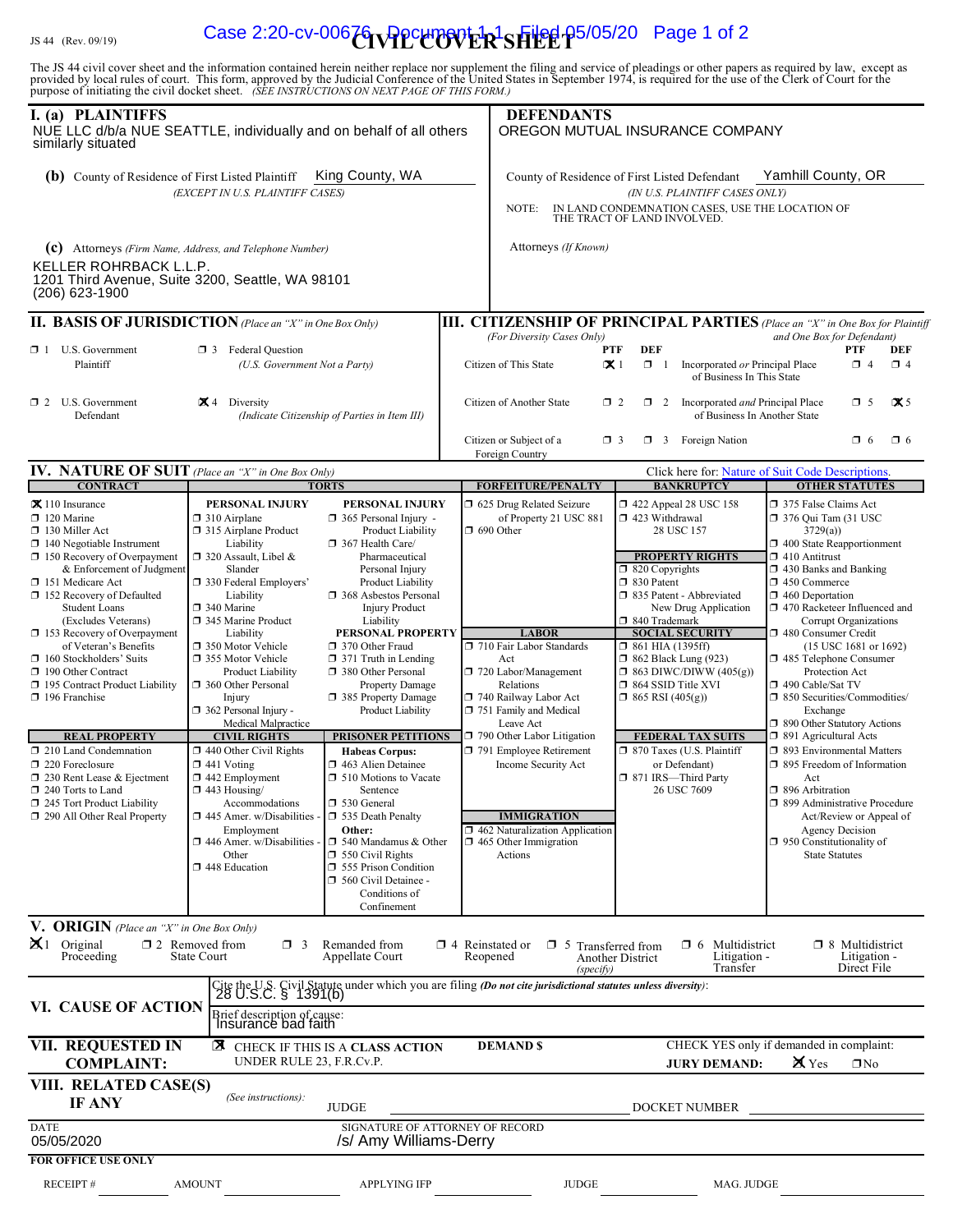#### INSTRUCTIONS FOR ATTORNEYS COMPLETING CIVIL COVER SHEET FORM JS 44

Authority For Civil Cover Sheet

The JS 44 civil cover sheet and the information contained herein neither replaces nor supplements the filings and service of pleading or other papers as required by law, except as provided by local rules of court. This form, approved by the Judicial Conference of the United States in September 1974, is required for the use of the Clerk of Court for the purpose of initiating the civil docket sheet. Consequently, a civil cover sheet is submitted to the Clerk of Court for each civil complaint filed. The attorney filing a case should complete the form as follows:

- **I.(a)** Plaintiffs-Defendants. Enter names (last, first, middle initial) of plaintiff and defendant. If the plaintiff or defendant is a government agency, use only the full name or standard abbreviations. If the plaintiff or defendant is an official within a government agency, identify first the agency and then the official, giving both name and title.
- (b) County of Residence. For each civil case filed, except U.S. plaintiff cases, enter the name of the county where the first listed plaintiff resides at the time of filing. In U.S. plaintiff cases, enter the name of the county in which the first listed defendant resides at the time of filing. (NOTE: In land condemnation cases, the county of residence of the "defendant" is the location of the tract of land involved.)
- (c) Attorneys. Enter the firm name, address, telephone number, and attorney of record. If there are several attorneys, list them on an attachment, noting in this section "(see attachment)".

**II.** Jurisdiction. The basis of jurisdiction is set forth under Rule 8(a), F.R.Cv.P., which requires that jurisdictions be shown in pleadings. Place an "X" in one of the boxes. If there is more than one basis of jurisdiction, precedence is given in the order shown below.

United States plaintiff. (1) Jurisdiction based on 28 U.S.C. 1345 and 1348. Suits by agencies and officers of the United States are included here. United States defendant. (2) When the plaintiff is suing the United States, its officers or agencies, place an "X" in this box.

Federal question. (3) This refers to suits under 28 U.S.C. 1331, where jurisdiction arises under the Constitution of the United States, an amendment to the Constitution, an act of Congress or a treaty of the United States. In cases where the U.S. is a party, the U.S. plaintiff or defendant code takes precedence, and box 1 or 2 should be marked.

Diversity of citizenship. (4) This refers to suits under 28 U.S.C. 1332, where parties are citizens of different states. When Box 4 is checked, the citizenship of the different parties must be checked. (See Section III below; NOTE: federal question actions take precedence over diversity cases.)

- III. Residence (citizenship) of Principal Parties. This section of the JS 44 is to be completed if diversity of citizenship was indicated above. Mark this section for each principal party.
- IV. Nature of Suit. Place an "X" in the appropriate box. If there are multiple nature of suit codes associated with the case, pick the nature of suit code that is most applicable. Click here for: Nature of Suit Code Descriptions.
- V. Origin. Place an "X" in one of the seven boxes.

Original Proceedings. (1) Cases which originate in the United States district courts.

Removed from State Court. (2) Proceedings initiated in state courts may be removed to the district courts under Title 28 U.S.C., Section 1441. Remanded from Appellate Court. (3) Check this box for cases remanded to the district court for further action. Use the date of remand as the filing date.

Reinstated or Reopened. (4) Check this box for cases reinstated or reopened in the district court. Use the reopening date as the filing date. Transferred from Another District. (5) For cases transferred under Title 28 U.S.C. Section 1404(a). Do not use this for within district transfers or multidistrict litigation transfers.

Multidistrict Litigation – Transfer. (6) Check this box when a multidistrict case is transferred into the district under authority of Title 28 U.S.C. Section  $1407$ .

Multidistrict Litigation – Direct File. (8) Check this box when a multidistrict case is filed in the same district as the Master MDL docket. PLEASE NOTE THAT THERE IS NOT AN ORIGIN CODE 7. Origin Code 7 was used for historical records and is no longer relevant due to changes in statue.

- VI. Cause of Action. Report the civil statute directly related to the cause of action and give a brief description of the cause. Do not cite jurisdictional statutes unless diversity. Example: U.S. Civil Statute: 47 USC 553 Brief Description: Unauthorized reception of cable service
- VII. Requested in Complaint. Class Action. Place an "X" in this box if you are filing a class action under Rule 23, F.R.Cv.P. Demand. In this space enter the actual dollar amount being demanded or indicate other demand, such as a preliminary injunction. Jury Demand. Check the appropriate box to indicate whether or not a jury is being demanded.
- VIII. Related Cases. This section of the JS 44 is used to reference related pending cases, if any. If there are related pending cases, insert the docket numbers and the corresponding judge names for such cases.

Date and Attorney Signature. Date and sign the civil cover sheet.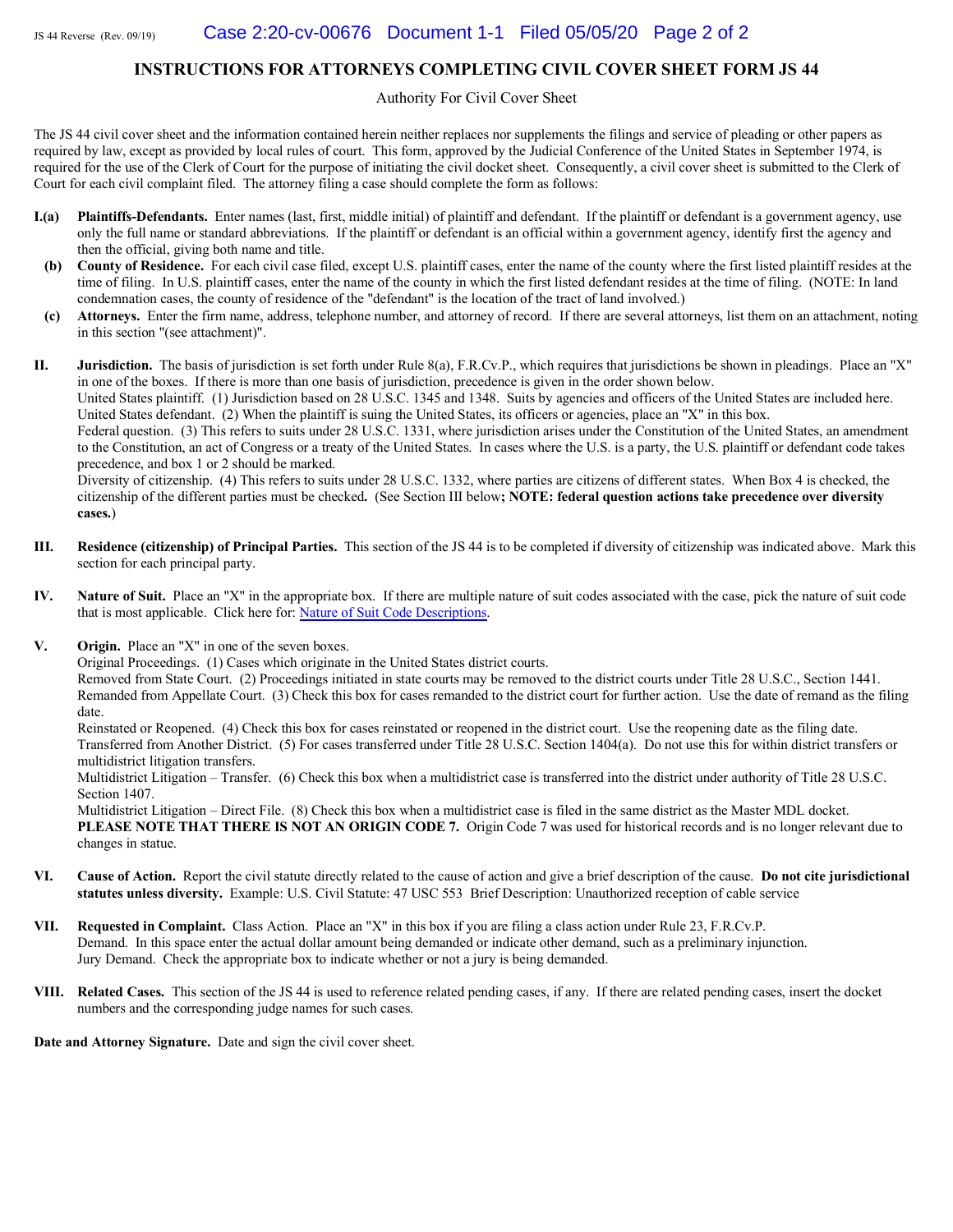AO 440 (Rev. 06/12) Summons in a Civil Action

# UNITED STATES DISTRICT COURT

for the

Western District of Washington

) ) ) ) ) ) ) ) ) ) ) )

NUE LLC d/b/a NUE SEATTLE, individually and on behalf of all others similarly situated,

*Plaintiff(s)* v. Civil Action No. OREGON MUTUAL INSURANCE COMPANY,

*Defendant(s)*

### **SUMMONS IN A CIVIL ACTION**

To: *(Defendant's name and address)* OREGON MUTUAL INSURANCE COMPANY 400 NE Baker McMinnville, OR 97128

A lawsuit has been filed against you.

Within 21 days after service of this summons on you (not counting the day you received it) — or 60 days if you are the United States or a United States agency, or an officer or employee of the United States described in Fed. R. Civ. P. 12 (a)(2) or (3) — you must serve on the plaintiff an answer to the attached complaint or a motion under Rule 12 of the Federal Rules of Civil Procedure. The answer or motion must be served on the plaintiff or plaintiff's attorney, whose name and address are:

Amy Williams-Derry, Lynn L. Sarko, Gretchen Freeman Cappio, Irene M. Hecht, Ian S. Birk, Maureen Falecki, Nathan Nanfelt KELLER ROHRBACK L.L.P. 1201 Third Avenue, Suite 3200 Seattle, WA 98101

If you fail to respond, judgment by default will be entered against you for the relief demanded in the complaint. You also must file your answer or motion with the court.

*CLERK OF COURT*

Date:

*Signature of Clerk or Deputy Clerk*